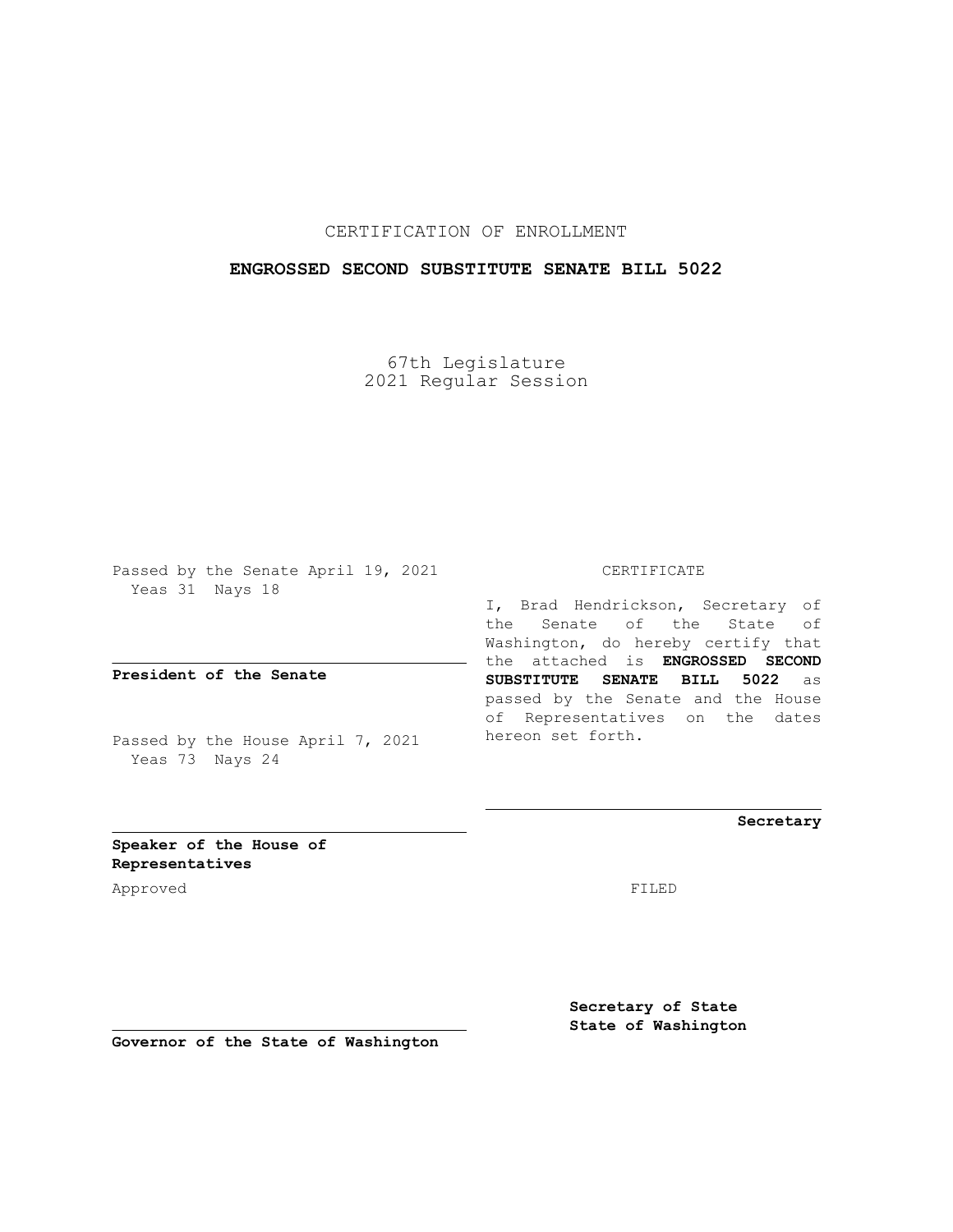## **ENGROSSED SECOND SUBSTITUTE SENATE BILL 5022**

AS AMENDED BY THE HOUSE

Passed Legislature - 2021 Regular Session

## **State of Washington 67th Legislature 2021 Regular Session**

**By** Senate Ways & Means (originally sponsored by Senators Das, Rolfes, Carlyle, Dhingra, Keiser, Kuderer, Liias, Lovelett, Nobles, Nguyen, Pedersen, Saldaña, Salomon, Stanford, Wellman, and Wilson, C.)

READ FIRST TIME 02/22/21.

 AN ACT Relating to managing solid waste through prohibitions on expanded polystyrene, providing for food serviceware upon customer request, and addressing plastic packaging; amending RCW 43.21B.300 and 70A.220.020; reenacting and amending RCW 43.21B.110; adding a new section to chapter 39.26 RCW; adding a new chapter to Title 70A RCW; creating a new section; prescribing penalties; and providing 7 expiration dates.

BE IT ENACTED BY THE LEGISLATURE OF THE STATE OF WASHINGTON:

 NEW SECTION. **Sec. 1.** FINDINGS—INTENT. (1) The legislature finds that minimum recycled content requirements for plastic beverage containers, trash bags, and household cleaning and personal care product containers, bans on problematic and unnecessary plastic packaging, and standards for customer opt-in for food service packaging and accessories are among actions needed to improve the state's recycling system as well as reduce litter.

 (2) By implementing a minimum recycled content requirement for 17 plastic beverage containers, trash bags, and household cleaning and personal care product containers; prohibiting the sale and distribution of certain expanded polystyrene products; and establishing optional serviceware requirements as provided for in this chapter; the legislature intends to take another step towards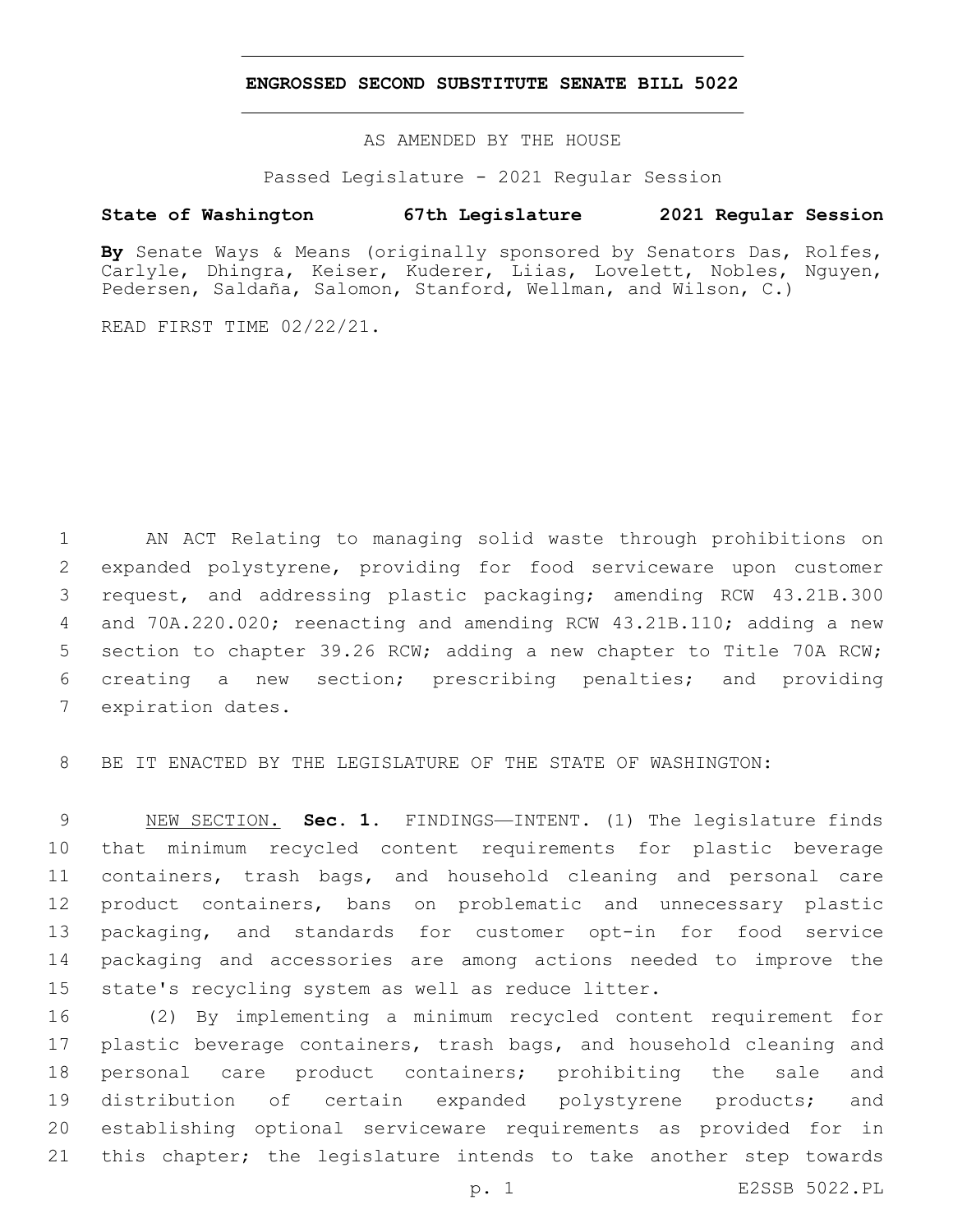ensuring plastic packaging and other packaging materials are reduced, 2 recycled, and reused.

 NEW SECTION. **Sec. 2.** DEFINITIONS. The definitions in this section apply throughout this chapter unless the context clearly requires otherwise.

 (1) "Beverage" means beverages identified in (a) through (f) of this subsection, intended for human or animal consumption, and in a quantity more than or equal to two fluid ounces and less than or 9 equal to one gallon:

- 10 (a) Water and flavored water;
- 11 (b) Beer or other malt beverages;
- 12 (c) Wine;
- 13 (d) Distilled spirits;

 (e) Mineral water, soda water, and similar carbonated soft 15 drinks; and

 (f) Any beverage other than those specified in (a) through (e) of this subsection, except infant formula as defined in 21 U.S.C. Sec. 321(z), medical food as defined in 21 U.S.C. Sec. 360ee(b)(3), or fortified oral nutritional supplements used for persons who require supplemental or sole source nutritional needs due to special dietary needs directly related to cancer, chronic kidney disease, diabetes, or other medical conditions as determined by the department.

 (2) "Beverage manufacturing industry" means an association that 24 represents beverage producers.

 (3) "Condiment packaging" means packaging used to deliver single- serving condiments to customers. Condiment packaging includes, but is not limited to, single-serving packaging for ketchup, mustard, relish, mayonnaise, hot sauce, coffee creamer, salad dressing, jelly, 29 jam, and soy sauce.

 (4)(a) "Covered product" means an item in one of the following categories subject to minimum postconsumer recycled content 32 requirements:

33 (i) Plastic trash bags;

 (ii) Household cleaning and personal care products that use plastic household cleaning and personal care product containers; and

(iii) Beverages that use plastic beverage containers.

 (b) "Covered product" does not include any type of container or bag for which the state is preempted from regulating content of the container material or bag material under federal law.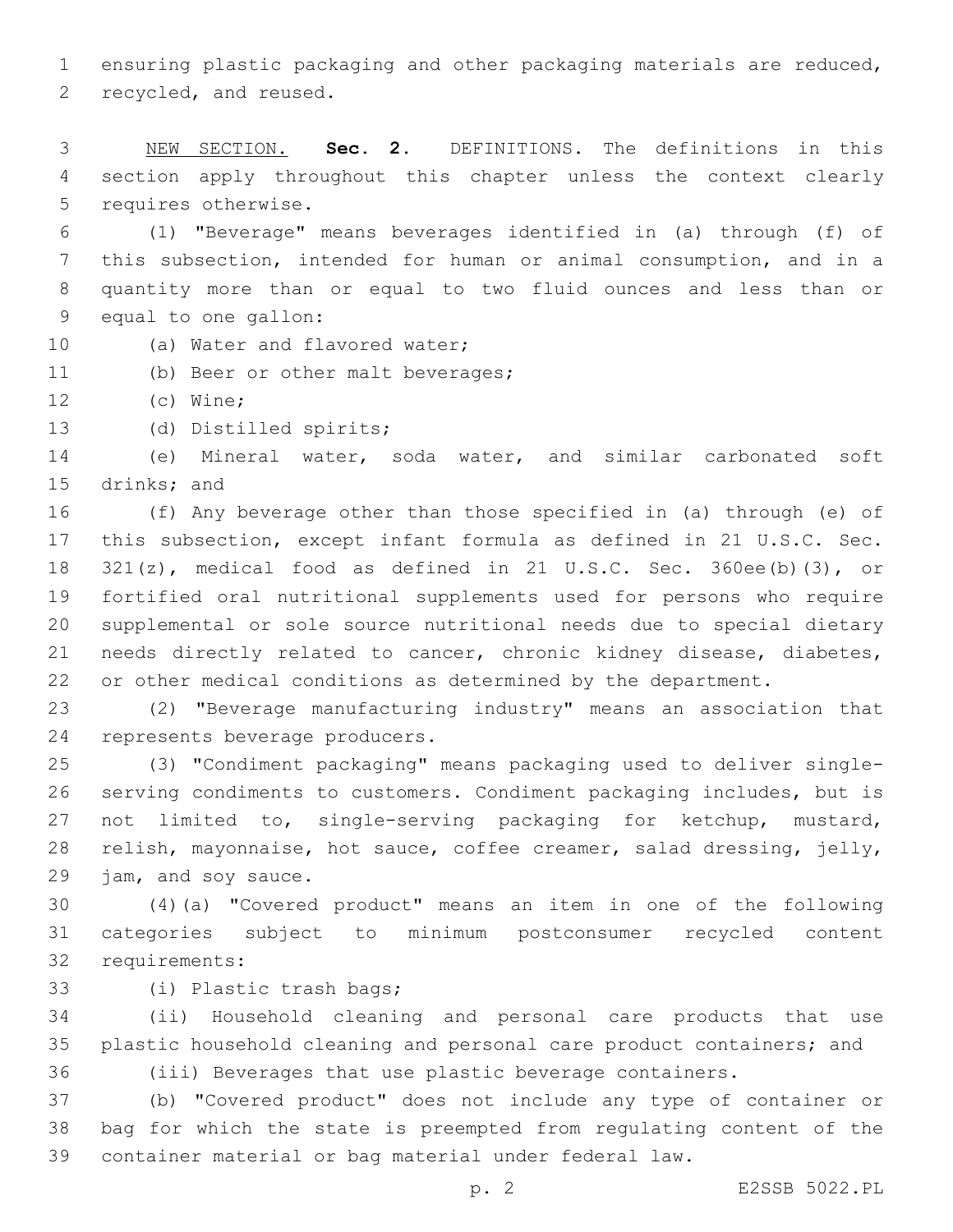(5) "Dairy milk" means a beverage that designates milk as the predominant (first) ingredient in the ingredient list on the 3 container's label.

(6) "Department" means the department of ecology.

 (7) "Expanded polystyrene" means blown polystyrene and expanded and extruded foams that are thermoplastic petrochemical materials utilizing a styrene monomer and processed by any number of techniques including, but not limited to, fusion of polymer spheres (expandable bead polystyrene), injection molding, foam molding, and extrusion-10 blow molding (extruded foam polystyrene).

 (8) "Food service business" means a business selling or providing food for consumption on or off the premises, and includes full- service restaurants, fast food restaurants, cafes, delicatessens, coffee shops, grocery stores, vending trucks or carts, home delivery services, delivery services provided through an online application, 16 and business or institutional cafeterias.

 (9) "Food service product" means a product intended for one-time use and used for food or drink offered for sale or use. Food service products include, but are not limited to, containers, plates, bowls, cups, lids, beverage containers, meat trays, deli rounds, utensils, sachets, straws, condiment packaging, clamshells and other hinged or 22 lidded containers, wrap, and portion cups.

 (10) "Household cleaning and personal care product" means any of 24 the following:

(a) Laundry detergents, softeners, and stain removers;

26 (b) Household cleaning products;

(c) Liquid soap;27

 (d) Shampoo, conditioner, styling sprays and gels, and other hair 29 care products; or

 (e) Lotion, moisturizer, facial toner, and other skin care 31 products.

 (11) "Household cleaning and personal care product manufacturing industry" means an association that represents companies that manufacture household cleaning and personal care products.

 (12) "Licensee" means a manufacturer or entity who licenses a brand and manufactures a covered product under that brand.

 (13) "Oral nutritional supplement" means a manufactured liquid, powder capable of being reconstituted, or solid product that contains a combination of carbohydrates, proteins, fats, fiber, vitamins, and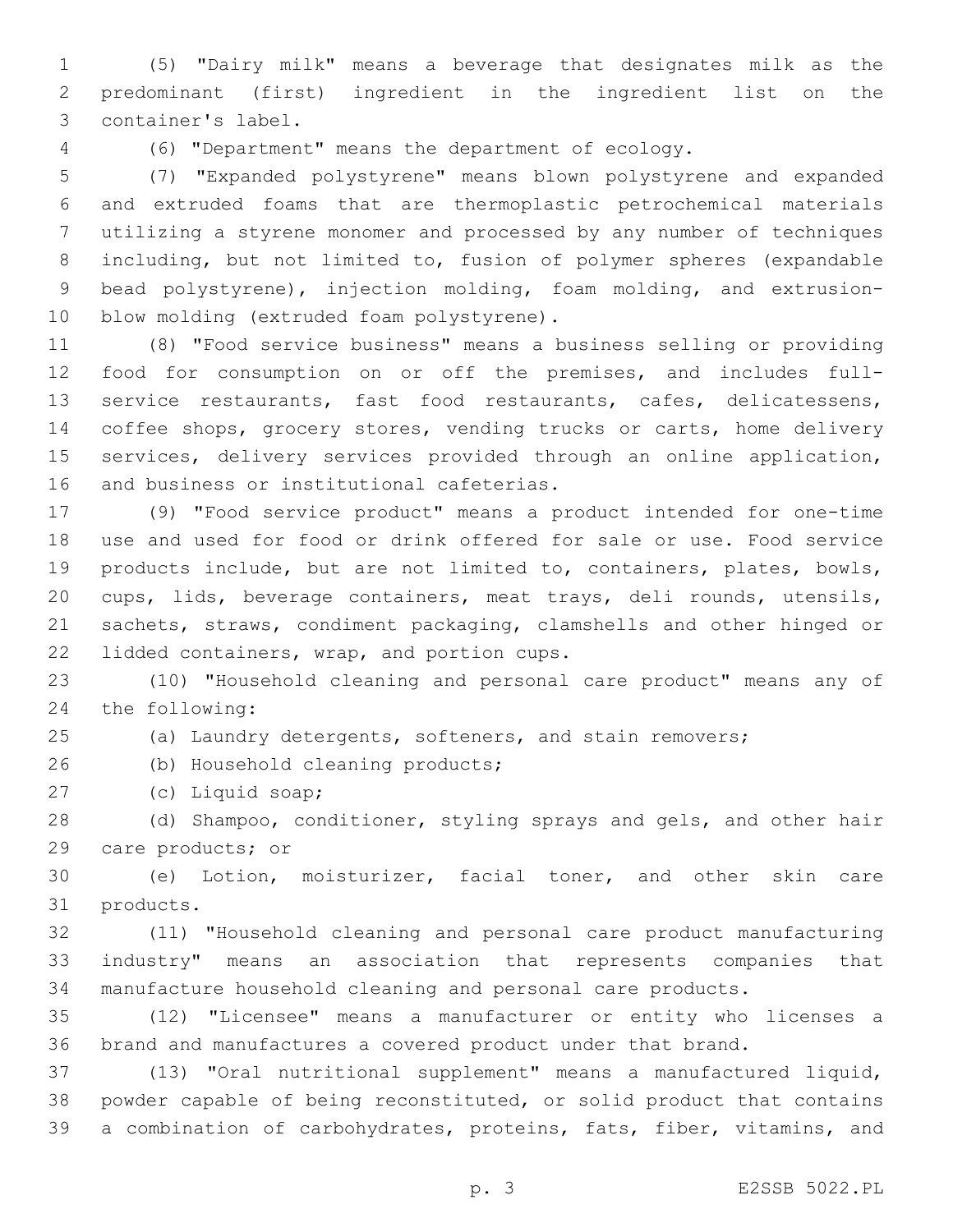minerals intended to supplement a portion of a patient's nutrition 2 intake.

 (14) "Plastic beverage container" means a bottle or other rigid container that is capable of maintaining its shape when empty, comprised solely of one or multiple plastic resins designed to contain a beverage. Plastic beverage container does not include:

 (a) Refillable beverage containers, such as containers that are sufficiently durable for multiple rotations of their original or similar purpose and are intended to function in a system of reuse;

 (b) Rigid plastic containers or plastic bottles that are or are used for medical devices, medical products that are required to be sterile, nonprescription and prescription drugs, or dietary 13 supplements as defined in RCW 82.08.0293;

14 (c) Bladders or pouches that contain wine; or

 (d) Liners, caps, corks, closures, labels, and other items added externally or internally but otherwise separate from the structure of 17 the bottle or container.

 (15)(a) "Plastic household cleaning and personal care product container" means a bottle, jug, or other rigid container with a neck 20 or mouth narrower than the base, and:

 (i) A minimum capacity of eight fluid ounces or its equivalent 22 volume:

 (ii) A maximum capacity of five fluid gallons or its equivalent 24 volume;

(iii) That is capable of maintaining its shape when empty;

(iv) Comprised solely of one or multiple plastic resins; and

(v) Containing a household cleaning or personal care product.

 (b) "Plastic household cleaning and personal care product 29 container" does not include:

 (i) Refillable household cleaning and personal care product containers, such as containers that are sufficiently durable for multiple rotations of their original or similar purpose and are 33 intended to function in a system of reuse; and

 (ii) Rigid plastic containers or plastic bottles that are medical devices, medical products that are required to be sterile, and nonprescription and prescription drugs, dietary supplements as defined in RCW 82.08.0293, and packaging used for those products.

 (16) "Plastic trash bag" means a bag that is made of noncompostable plastic, is at least 0.70 mils thick, and is designed and manufactured for use as a container to hold, store, or transport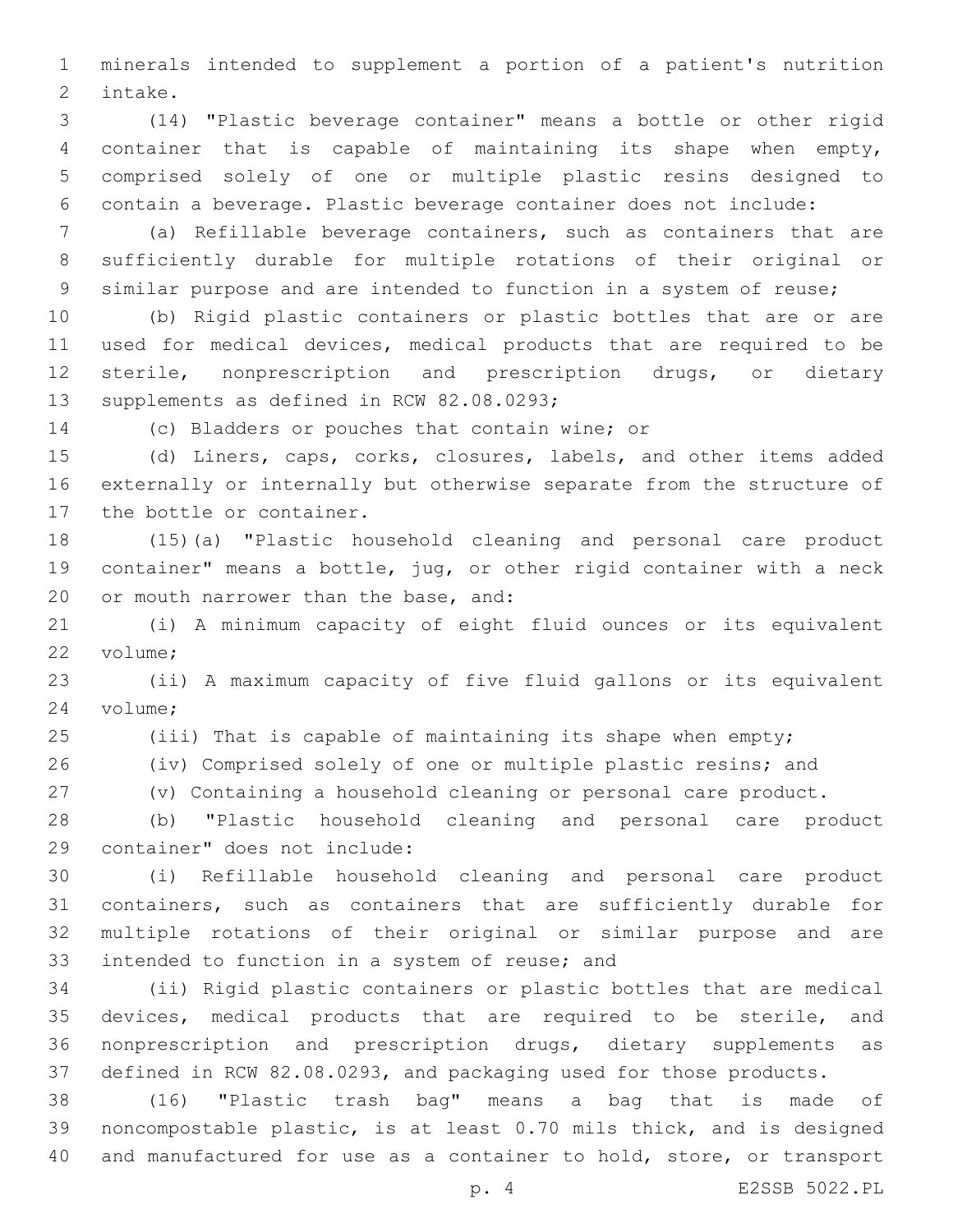materials to be discarded or recycled, and includes, but is not limited to, a garbage bag, recycling bag, lawn or leaf bag, can liner bag, kitchen bag, or compactor bag. "Plastic trash bag" does not include any compostable bags meeting the requirements of chapter 5 70A.455 RCW.

 (17) "Plastic trash bag manufacturing industry" means an association that represents companies that manufacture plastic trash 8 bags.

 (18) "Postconsumer recycled content" means the content of a covered product made of recycled materials derived specifically from recycled material generated by households or by commercial, industrial, and institutional facilities in their role as end users 13 of a product that can no longer be used for its intended purpose. "Postconsumer recycled content" includes returns of material from the 15 distribution chain.

 (19)(a) "Producer" means the following person responsible for compliance with minimum postconsumer recycled content requirements under this chapter for a covered product sold, offered for sale, or 19 distributed in or into this state:

 (i) If the covered product is sold under the manufacturer's own 21 brand or lacks identification of a brand, the producer is the person 22 who manufactures the covered product;

 (ii) If the covered product is manufactured by a person other than the brand owner, the producer is the person who is the licensee of a brand or trademark under which a covered product is sold, offered for sale, or distributed in or into this state, whether or not the trademark is registered in this state, unless the manufacturer or brand owner of the covered product has agreed to 29 accept responsibility under this chapter; or

 (iii) If there is no person described in (a)(i) and (ii) of this subsection over whom the state can constitutionally exercise jurisdiction, the producer is the person who imports or distributes 33 the covered product in or into the state.

(b) "Producer" does not include:34

 (i) Government agencies, municipalities, or other political 36 subdivisions of the state;

 (ii) Registered 501(c)(3) charitable organizations and 501(c)(4) 38 social welfare organizations; or

 (iii) De minimis producers that annually sell, offer for sale, distribute, or import in or into the country for sale in Washington:

p. 5 E2SSB 5022.PL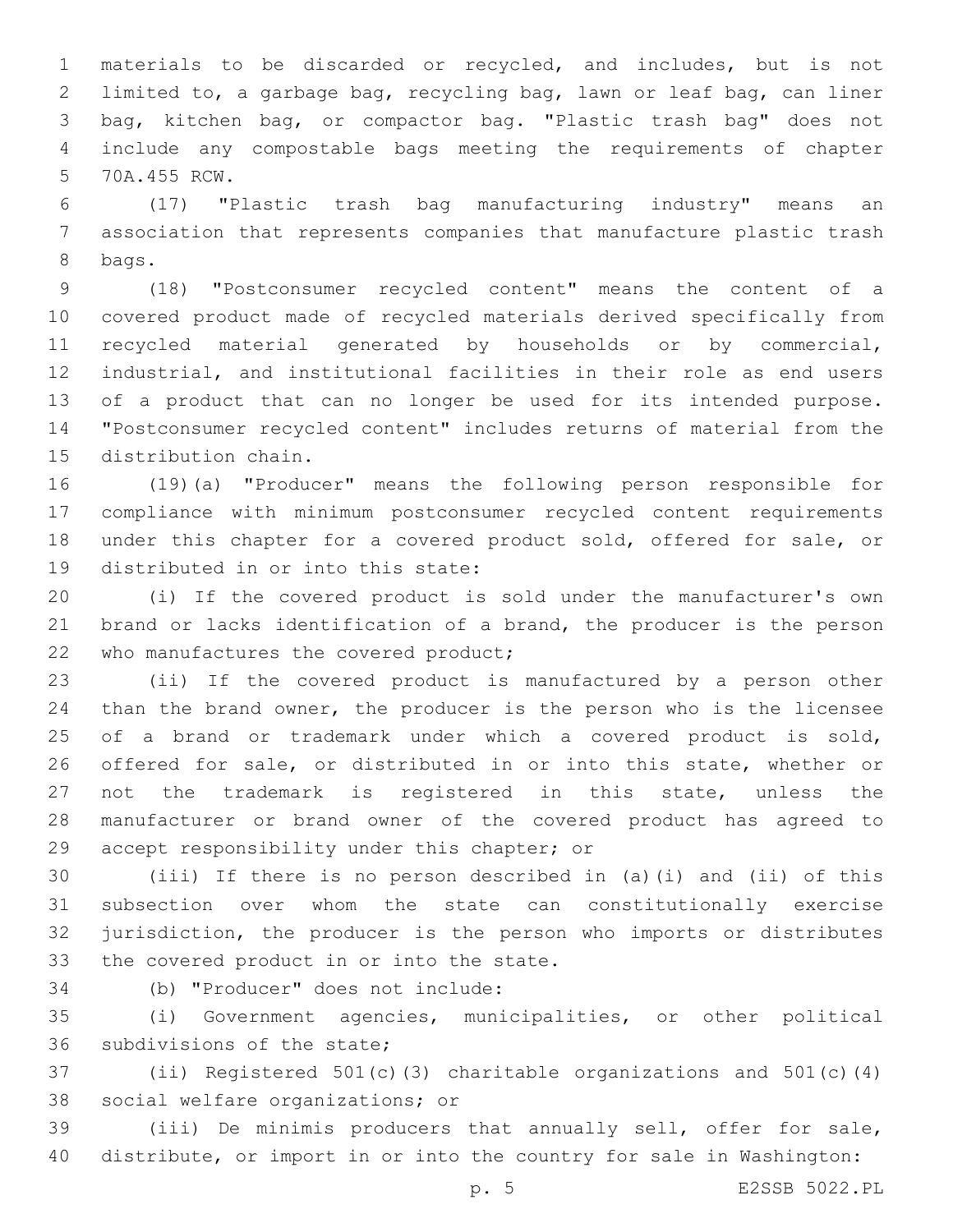(A) Less than one ton of a single category of plastic beverage containers, plastic household cleaning and personal care containers, 3 or plastic trash bags each year; or

 (B) A single category of a covered product that in aggregate generates less than \$1,000,000 each year in revenue.

 (20)(a) "Retail establishment" means any person, corporation, partnership, business, facility, vendor, organization, or individual that sells or provides merchandise, goods, or materials directly to a 9 customer.

 (b) "Retail establishment" includes, but is not limited to, food service businesses, grocery stores, department stores, hardware stores, home delivery services, pharmacies, liquor stores, restaurants, catering trucks, convenience stores, or other retail stores or vendors, including temporary stores or vendors at farmers 15 markets, street fairs, and festivals.

 (21)(a) "Utensil" means a product designed to be used by a consumer to facilitate the consumption of food or beverages, including knives, forks, spoons, cocktail picks, chopsticks, splash 19 sticks, and stirrers.

 (b) "Utensil" does not include plates, bowls, cups, and other 21 products used to contain food or beverages.

 NEW SECTION. **Sec. 3.** POSTCONSUMER RECYCLED CONTENT. (1)(a) Beginning January 1, 2023, producers that offer for sale, sell, or distribute in or into Washington:

 (i) Beverages other than wine in 187 milliliter plastic beverage containers and dairy milk in plastic beverage containers must meet minimum postconsumer recycled content requirements established under 28 subsection (4) of this section; and

 (ii) Plastic trash bags must meet minimum postconsumer recycled content requirements established under subsection (6) of this 31 section.

 (b) Beginning January 1, 2025, producers that offer for sale, sell, or distribute in or into Washington household cleaning and personal care products in plastic household cleaning and personal care product containers must meet minimum postconsumer recycled content as required under subsection (5) of this section.

 (c) Beginning January 1, 2028, producers that offer for sale, sell, or distribute in or into Washington wine in 187 milliliter plastic beverage containers or dairy milk in plastic beverage

p. 6 E2SSB 5022.PL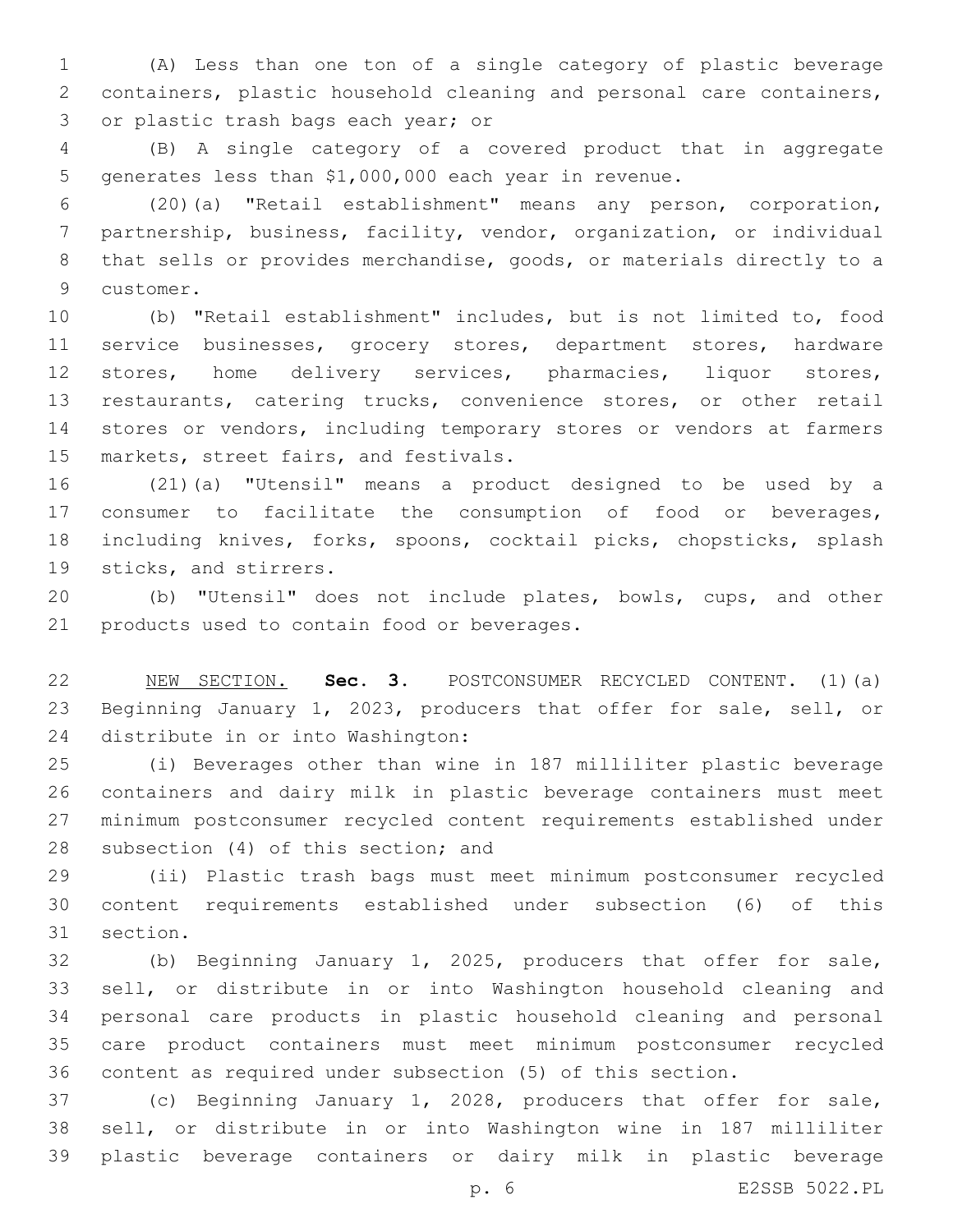containers must meet minimum postconsumer recycled content as 2 required under subsection (4) of this section.

 (2)(a) On or before April 1, 2022, and annually thereafter, a producer that offers for sale, sells, or distributes in or into Washington covered products must register with the department individually or through a third-party representative registering on 7 behalf of a group of producers.

 (b) The registration information submitted to the department under this section must include a list of the producers of covered products and the brand names of the covered products represented in the registration submittal. Beginning April 1, 2024, for plastic trash bags and plastic beverage containers other than wine in 187 milliliter plastic beverage containers and dairy milk in plastic beverage containers, April 1, 2026, for plastic household and personal care product containers, and April 1, 2029, for wine in 187 milliliter plastic beverage containers and dairy milk, a producer may submit registration information at the same time as the information submitted through the annual reporting required under section 4 of 19 this act.

 (3)(a) By January 31, 2022, and every January 31st thereafter, 21 the department must:

 (i) Prepare an annual workload analysis for public comment that identifies the annual costs it expects to incur to implement, administer, and enforce this section and sections 4 through 7 and 25 12(1), (2), and (4) of this act, including rule making, in the next fiscal year for each category of covered products;

 (ii) Determine a total annual fee payment by producers or their third-party representatives for each category of covered products that is adequate to cover, but not exceed, the workload identified in 30 (a)(i) of this subsection;

 (iii) Until rules are adopted under (a)(iv) of this subsection, issue a general order to all entities falling within the definition of producer. The department must equitably determine fee amounts for an individual producer or third-party representatives within each 35 category of covered product;

 (iv) By 2024, adopt rules to equitably determine annual fee payments by producers or their third-party representatives within 38 each category of covered product. Once such rules are adopted, the general order issued under (a)(iii) of this subsection is no longer 40 effective; and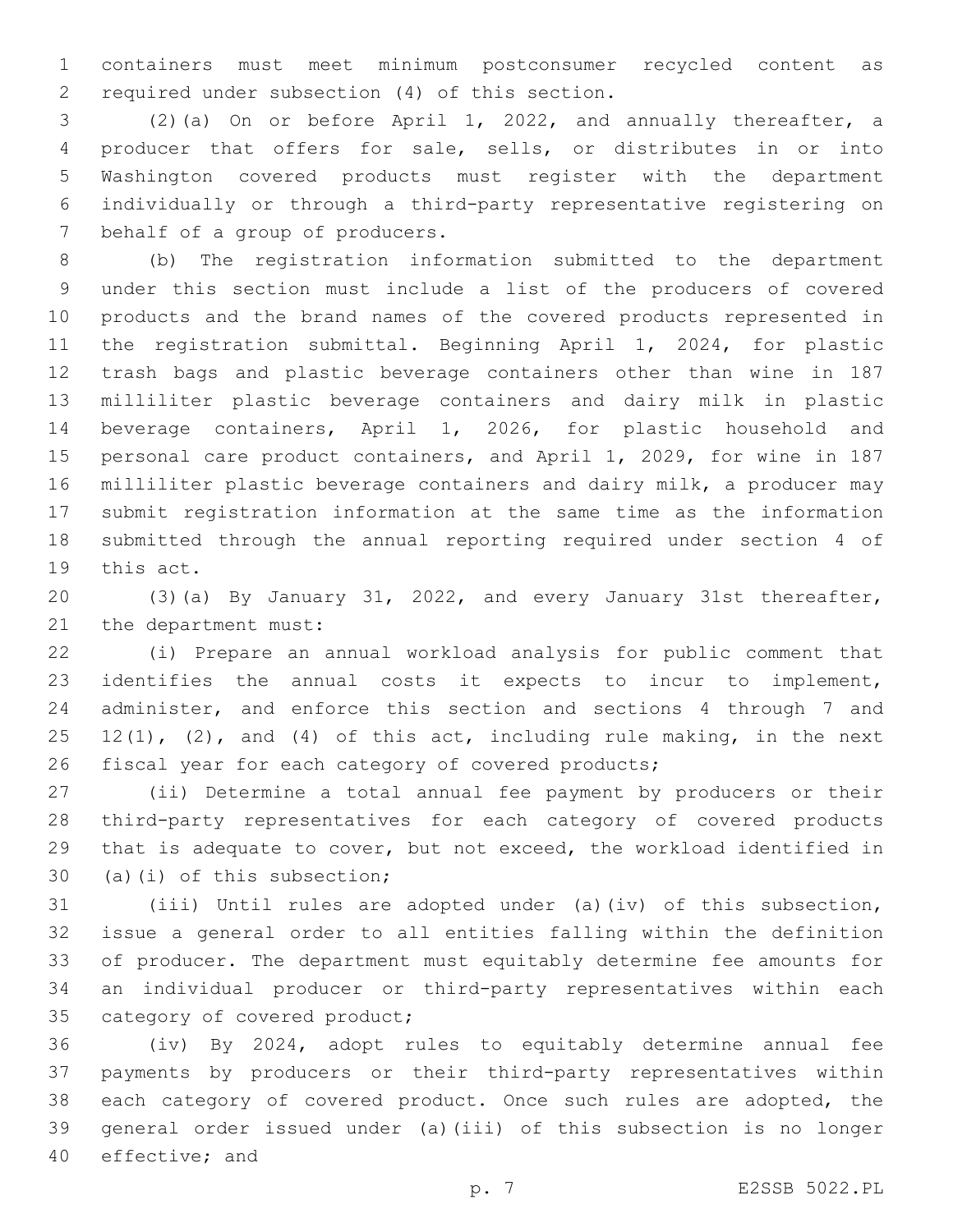(v) Send notice to producers or their third-party representatives of fee amounts due consistent with either the general order issued under (a)(iii) of this subsection or rules adopted under (a)(iv) of 4 this subsection.

5 (b) The department must:

 (i) Apply any remaining annual payment funds from the current year to the annual payment for the coming year, if the collected annual payment exceeds the department's costs for a given year; and

 (ii) Increase annual payments for the coming year to cover the department's costs, if the collected annual payment was less than the 11 department's costs for a given year.

 (c) By April 1, 2022, and every April 1st thereafter, producers or their third-party representative must submit a fee payment as determined by the department under (a) of this subsection.

 (4) A producer of a beverage in a plastic beverage container must meet the following annual minimum postconsumer recycled content percentage on average for the total quantity of plastic beverage containers, by weight, that are sold, offered for sale, or distributed in or into Washington by the producer effective:

 (a) For beverages except wine in 187 milliliter plastic beverage 21 containers and dairy milk:

 (i) January 1, 2023, through December 31, 2025: No less than 15 percent postconsumer recycled content plastic by weight;

 (ii) January 1, 2026, through December 31, 2030: No less than 25 25 percent postconsumer recycled content plastic by weight; and

 (iii) On and after January 1, 2031: No less than 50 percent 27 postconsumer recycled content plastic by weight.

 (b) For wine in 187 milliliter plastic beverage containers and 29 dairy milk:

 (i) January 1, 2028, through December 31, 2030: No less than 15 percent postconsumer recycled content plastic by weight;

 (ii) January 1, 2031, through December 31, 2035: No less than 25 33 percent postconsumer recycled content plastic by weight; and

 (iii) On and after January 1, 2036: No less than 50 percent 35 postconsumer recycled content plastic by weight.

 (5) A producer of household cleaning and personal care products in plastic containers must meet the following annual minimum postconsumer recycled content percentage on average for the total quantity of plastic containers, by weight, that are sold, offered for sale, or distributed in or into Washington by the producer effective: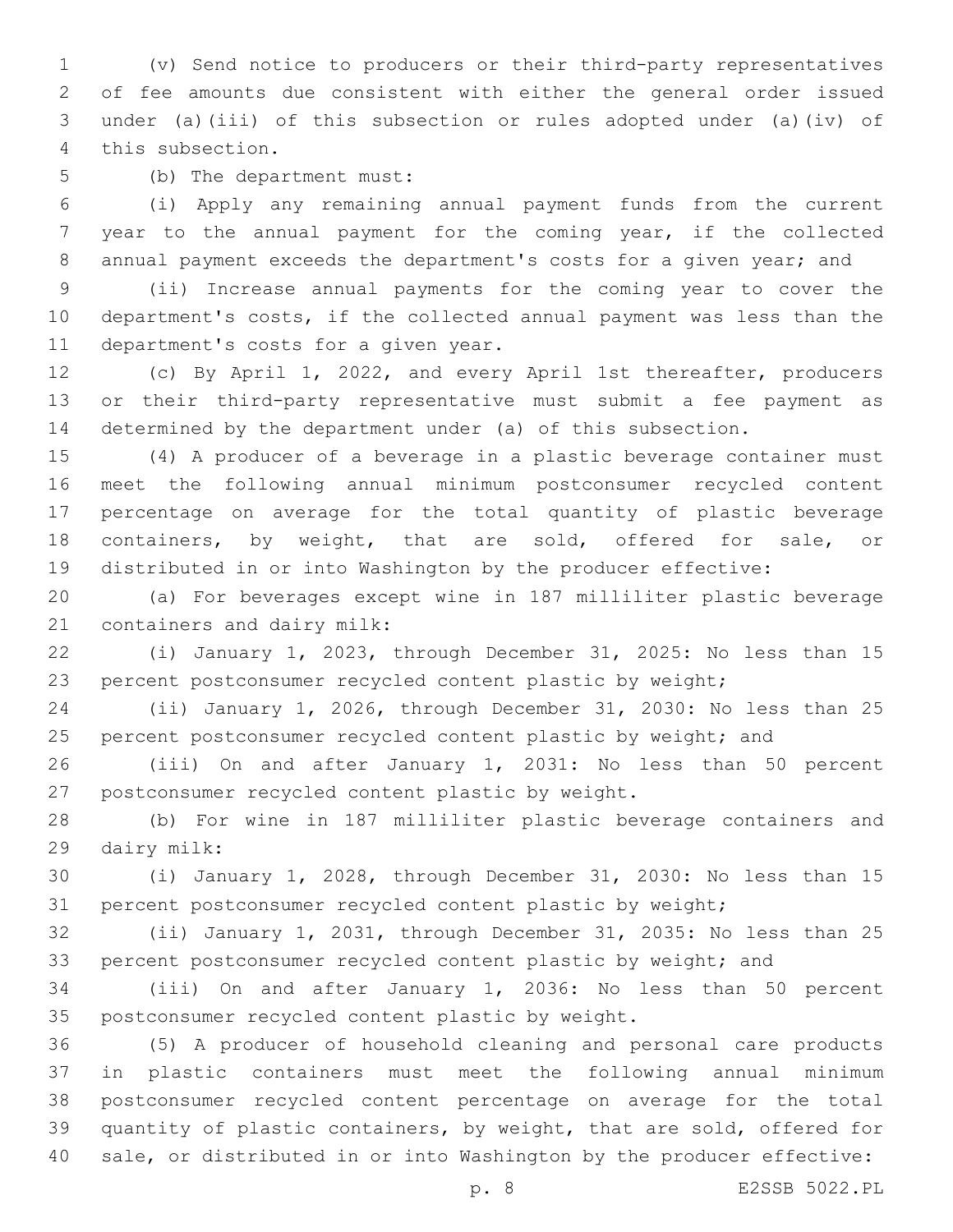(a) January 1, 2025, through December 31, 2027: No less than 15 percent postconsumer recycled content plastic by weight;

 (b) January 1, 2028, through December 31, 2030: No less than 25 percent postconsumer recycled content plastic by weight; and

 (c) On and after January 1, 2031: No less than 50 percent postconsumer recycled content plastic by weight.6

 (6) A producer of plastic trash bags must meet the following annual minimum postconsumer recycled content percentage on average for the total quantity of plastic trash bags, by weight, that are sold, offered for sale, or distributed in or into Washington by the 11 producer effective:

 (a) January 1, 2023, through December 31, 2024: No less than 10 percent postconsumer recycled content plastic by weight;

 (b) January 1, 2025, through December 31, 2026: No less than 15 15 percent postconsumer recycled content plastic by weight; and

 (c) On and after January 1, 2027: No less than 20 percent 17 postconsumer recycled content plastic by weight.

 (7)(a) Beginning January 1, 2024, or when rule making is 19 complete, whichever is sooner, the department may, on an annual basis on January 1st, review and determine for the following year whether to adjust the minimum postconsumer recycled content percentage required for a type of container or product or category of covered products pursuant to subsection (4), (5), or (6) of this section. The department's review may be initiated by the department or at the petition of a producer or a covered product manufacturing industry not more than once annually. When submitting a petition, producers or a producer manufacturing industry must provide necessary information that will allow the department to make a determination under (b) of 29 this subsection.

 (b) In making a determination pursuant to this subsection, the department must consider, at a minimum, all of the following factors:

 (i) Changes in market conditions, including supply and demand for postconsumer recycled content plastics, collection rates, and bale 34 availability both domestically and globally;

35 (ii) Recycling rates;

 (iii) The availability of recycled plastic suitable to meet the minimum postconsumer recycled content requirements pursuant to subsection (4), (5), or (6) of this section, including the availability of high quality recycled plastic, and food-grade 40 recycled plastic from recycling programs;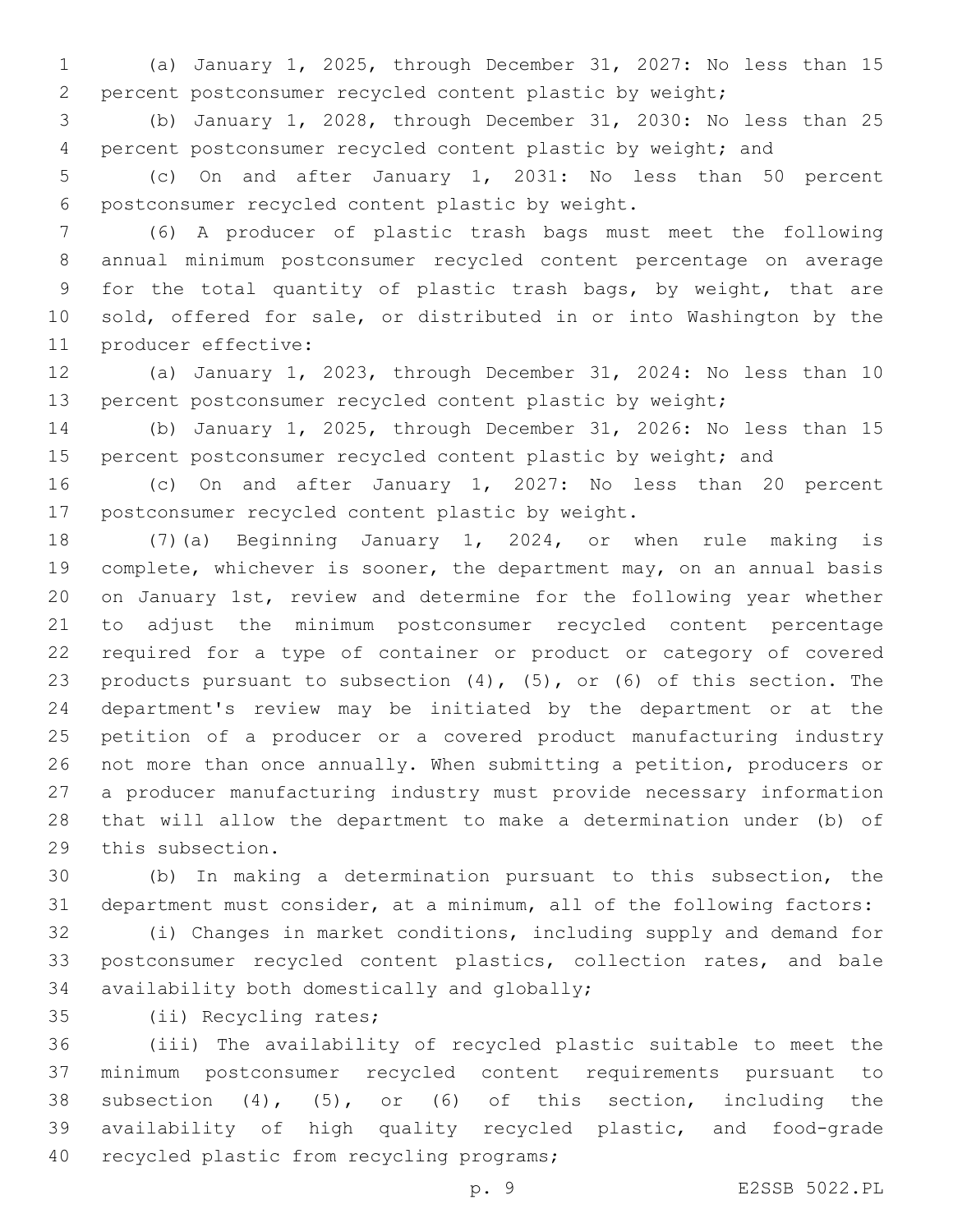(iv) The capacity of recycling or processing infrastructure;

 (v) The technical feasibility of achieving the minimum postconsumer recycled content requirements in covered products that are regulated under 21 C.F.R., chapter I, subchapter G, 7 U.S.C. Sec. 136, 15 U.S.C. Sec. 1471-1477, 49 C.F.R. Sec. 178.33b, 49 C.F.R. Sec. 173, 40 C.F.R. Sec. 152.10, 15 U.S.C. Sec. 1261-1278, 49 U.S.C. 5101 et seq., 49 C.F.R. Sec. 178.509, 49 C.F.R. Sec. 179.522, 49 C.F.R. 8 Sec. 178.600-609, and other federal laws; and

 (vi) The progress made by producers in achieving the goals of 10 this section.

11 (c) Under (a) of this subsection:

 (i) The department may not adjust the minimum postconsumer recycled content requirements above the minimum postconsumer recycled content percentages for the year under review required pursuant to 15 subsection  $(4)$ ,  $(5)$ , or  $(6)$  of this section.

 (ii) For plastic household cleaning and personal care product containers, the department may not adjust the minimum postconsumer recycled content requirements above the minimum postconsumer recycled content percentages for the year under review required pursuant to subsection (5) of this section or below a minimum of 10 percent.

 (iii) For plastic trash bags, the department may not adjust the minimum postconsumer recycled content requirements above the minimum postconsumer recycled content percentages for the year under review required pursuant to subsection (6) of this section or below the minimum percentage required in subsection (6)(a) of this section.

 (d) A producer or the manufacturing industry for a covered product may appeal a decision by the department to adjust postconsumer recycled content percentages under (a) of this subsection or to temporarily exclude covered products from minimum postconsumer recycled content requirements under subsection (8) of this section to the pollution control hearings board within 30 days 32 of the department's determination.

 (8) The department must temporarily exclude from minimum postconsumer recycled content requirements for the upcoming year any types of covered products in plastic containers for which a producer annually demonstrates to the department by December 31st of a given year that the achievement of postconsumer recycled content requirements in the container material is not technically feasible in order to comply with health or safety requirements of federal law, including the federal laws specified in subsection (7)(b)(v) of this

p. 10 E2SSB 5022.PL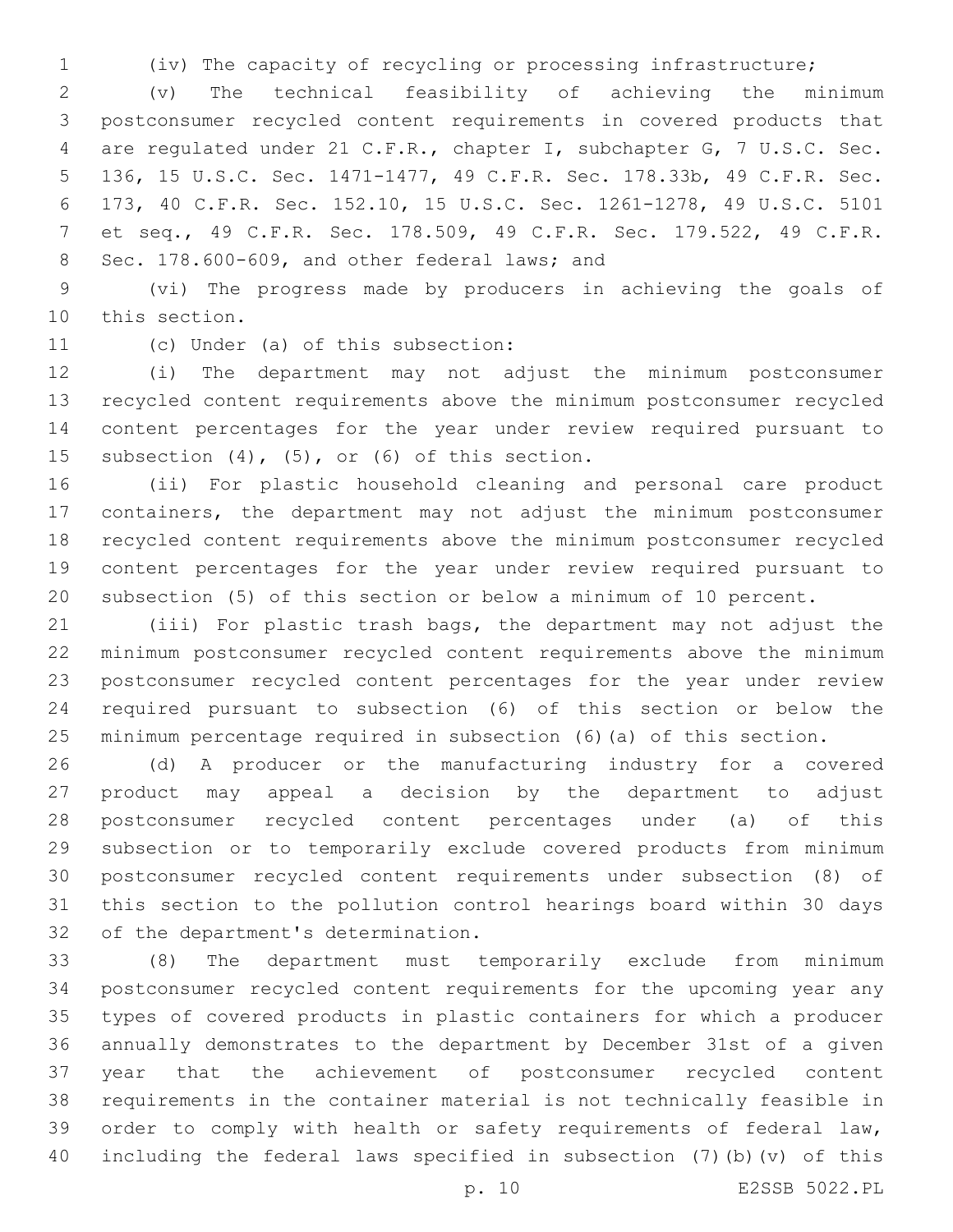section. A producer must continue to register and report consistent with the requirements of this chapter for covered products temporarily excluded from minimum postconsumer recycled content 4 requirements under this subsection.

 (9) A producer that does not achieve the postconsumer recycled content requirements established under this section is subject to 7 penalties established in section 5 of this act.

 (10)(a) A city, town, county, or municipal corporation may not implement local recycled content requirements for a covered product that is subject to minimum postconsumer recycled content requirements 11 established in this section.

 (b) A city, town, county, or municipal corporation may establish local purchasing requirements that include recycled content standards that exceed the minimum recycled content requirements established by this chapter for plastic household cleaning and personal care product containers or plastic trash bags purchased by a city, town, or 17 municipal corporation, or its contractor.

 (11) The department may enter into contracts for the services required to implement this chapter and related duties of the 20 department.

 (12) In-state distributors, wholesalers, and retailers in possession of covered products manufactured before the date that postconsumer recycled content requirements become effective may exhaust their existing stock through sales to the public.

 NEW SECTION. **Sec. 4.** PRODUCER REPORTING REQUIREMENTS. (1)(a) Except as provided in (b) and (c) of this subsection, beginning April 1, 2024, each producer of covered products, individually or through a third party representing a group of producers, must provide an annual report to the department that includes the amount in pounds of virgin plastic and the amount in pounds of postconsumer recycled content by resin type used for each category of covered products that are sold, offered for sale, or distributed in or into Washington state, including the total postconsumer recycled content resins as a percentage of total weight. The report must be submitted in a format and manner prescribed by the department. A manufacturer may submit national data allocated on a per capita basis for Washington to approximate the information required in this subsection if the producer or third-party representative demonstrates to the department that state level data are not available or feasible to generate.

p. 11 E2SSB 5022.PL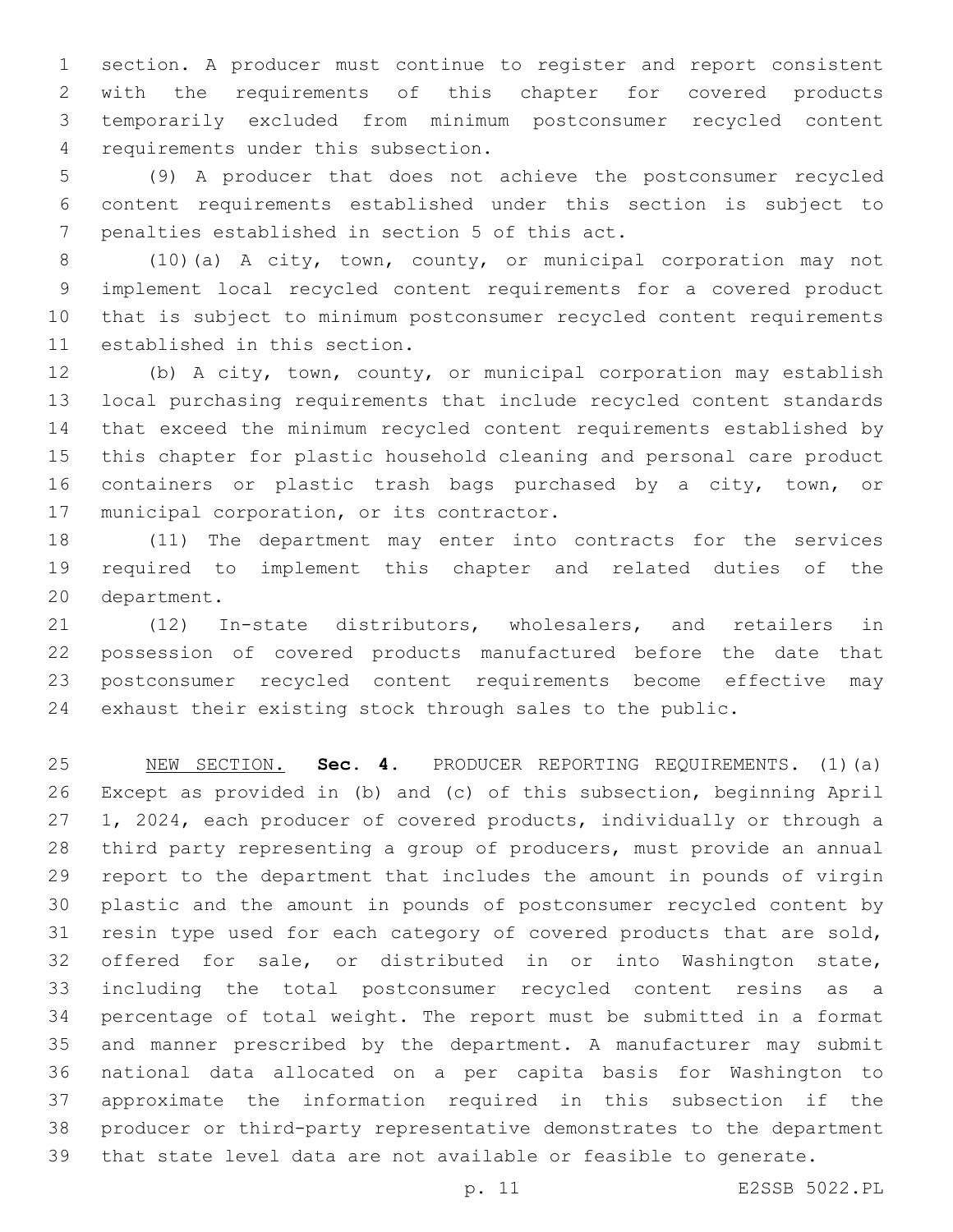(b) The requirements of (a) of this subsection apply to household cleaning and personal care products in plastic containers beginning 3 April 1, 2026.

 (c) The requirements of (a) of this subsection apply to wine in 187 milliliter plastic beverage containers and dairy milk in plastic 6 beverage containers beginning April 1, 2029.

 (d) The department must post the information reported under this subsection on its website, except as provided in subsection (2) of 9 this section.

 (2) A producer that submits information or records to the department under this chapter may request that the information or records be made available only for the confidential use of the 13 department, the director, or the appropriate division of the department. The director of the department must give consideration to the request and if this action is not detrimental to the public interest and is otherwise in accordance with the policies and purposes of chapter 43.21A RCW, the director must grant the request for the information to remain confidential as authorized in 19 RCW 43.21A.160.

 NEW SECTION. **Sec. 5.** PENALTIES FOR POSTCONSUMER RECYCLED CONTENT REQUIREMENTS. (1)(a) A producer that does not meet the minimum postconsumer recycled content requirements pursuant to section 3 of this act is subject to a penalty pursuant to this section. Beginning June 1st of the year following the first year that minimum postconsumer recycled product content requirements apply to a category of covered product, the penalty must be calculated consistent with subsection (2) of this section unless a penalty reduction or corrective action plan has been approved pursuant to subsection (3) of this section.

 (b) A producer that is assessed a penalty pursuant to this section may pay the penalty to the department in one payment, in quarterly installments, or arrange an alternative payment schedule subject to the approval of the department, not to exceed a 12-month payment schedule unless the department determines an extension is needed due to unforeseen circumstances, such as a public health emergency, state of emergency, or natural disaster.

 (2) Beginning June 1st of the year following the first year that minimum postconsumer recycled product content requirements apply to a category of covered product, and annually thereafter, the department

p. 12 E2SSB 5022.PL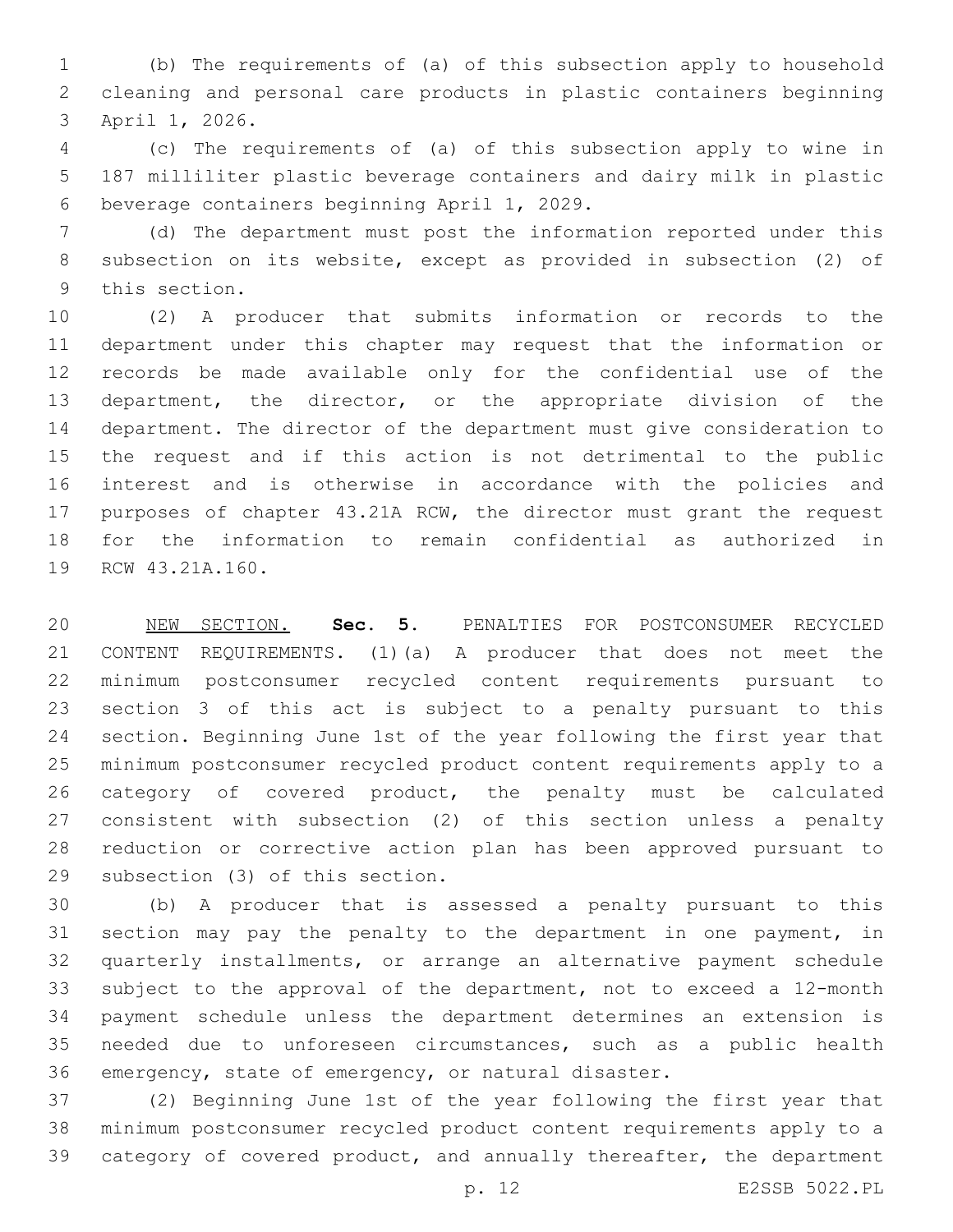shall determine the penalty for the previous calendar year based on the postconsumer recycled content requirement of the previous calendar year. The department shall calculate the amount of the penalty based upon the amounts in pounds in the aggregate of virgin plastic, postconsumer recycled content plastic, and any other plastic per category used by the producer to produce covered products sold or offered for sale in or into Washington state, in accordance with the 8 following:

 (a)(i) The annual penalty amount assessed to a producer must equal the product of both of the following: The total pounds of plastic used per category multiplied by the relevant minimum postconsumer recycled plastic target percentage, less the pounds of total plastic multiplied by the percent of postconsumer recycled 14 plastic used; multiplied by 20 cents.

 (ii) Example: [(Total pounds of plastic used x minimum postconsumer recycled plastic target percentage) – (Total pounds of plastic used x postconsumer recycled plastic percentage used)] x 20 18 cents.

 (b) For the purposes of (a) of this subsection, both of the 20 following apply:

 (i) The total pounds of plastic used must equal the sum of the amount of virgin plastic, postconsumer recycled content plastic, and any other plastic used by the producer, as reported pursuant to 24 section 4 of this act.

 (ii) If the product calculated pursuant to (a) of this subsection is equal to or less than zero, the department may not assess a 27 penalty.

 (3)(a)(i) The department shall consider granting a reduction of penalties assessed pursuant to this section for the purpose of meeting the minimum postconsumer recycled content requirements 31 required pursuant to section 3 of this act.

 (ii) In determining whether to grant the reduction pursuant to (a)(i) of this subsection, the department shall consider, at a 34 minimum, all of the following factors:

(A) Anomalous market conditions;35

(B) Disruption in, or lack of supply of, recycled plastics; and

 (C) Other factors that have prevented a producer from meeting the 38 requirements.

 (b) In lieu of or in addition to assessing a penalty under this section, the department may require a producer to submit a corrective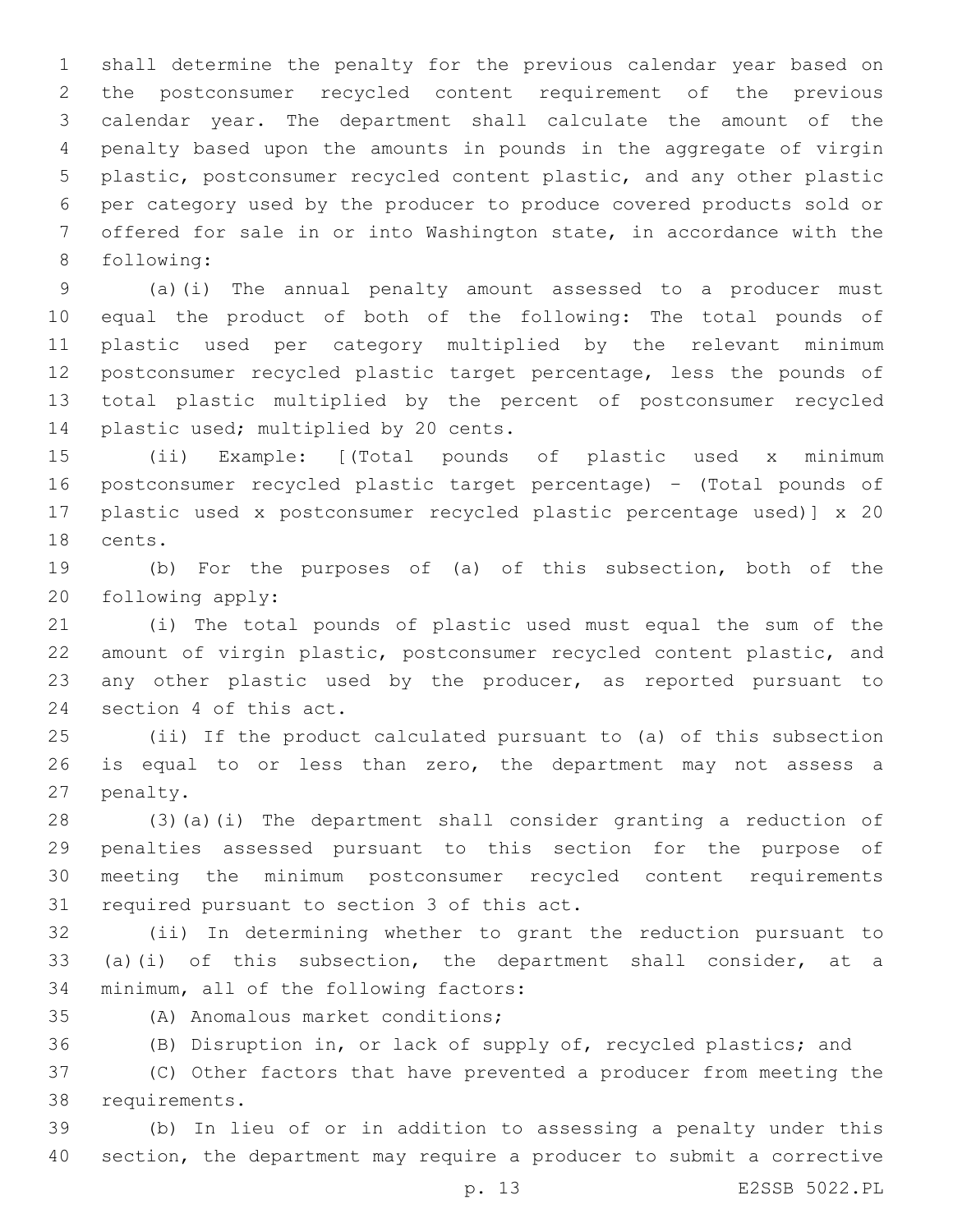action plan detailing how the producer plans to come into compliance 2 with section 3 of this act.

 (4) For the purposes of determining compliance with the postconsumer recycled content requirements of this chapter, the department may consider the date of manufacture of a covered product 6 or the container of a covered product.

 (5) A producer shall pay the penalty assessed pursuant to this section, as applicable, based on the information reported to the department as required under section 4 of this act in the form and 10 manner prescribed by the department.

 (6) A producer may appeal the penalty assessed under this section to the pollution control hearings board within 30 days of assessment.

 (7) Penalties collected under this section must be deposited in the recycling enhancement account created in section 13 of this act.

 NEW SECTION. **Sec. 6.** PENALTIES FOR REGISTRATION, LABELING, AND REPORTING. (1) For producers out of compliance with the registration, 17 reporting, or labeling requirements of section 3, 4, or 7 of this act, the department shall provide written notification and offer information to producers. For the purposes of this section, written notification serves as notice of the violation. The department must issue at least two notices of violation by certified mail prior to assessing a penalty under subsection (2) of this section.

 (2) A producer in violation of the registration, reporting, or labeling requirements in section 3, 4, or 7 of this act is subject to a civil penalty for each day of violation in an amount not to exceed 26 \$1,000.

 (3) Penalties collected under this section must be deposited in the recycling enhancement account created in section 13 of this act.

 (4) Penalties issued under this section are appealable to the pollution control hearings board established in chapter 43.21B RCW.

 NEW SECTION. **Sec. 7.** TRASH BAG LABELING REQUIREMENTS. (1) Beginning January 1, 2023, producers shall label each package containing plastic trash bags sold, offered for sale, or distributed in or into Washington with:

 (a) The name of the producer and the city, state, and country where the producer is located, which may be designated as the location of the producer's corporate headquarters; or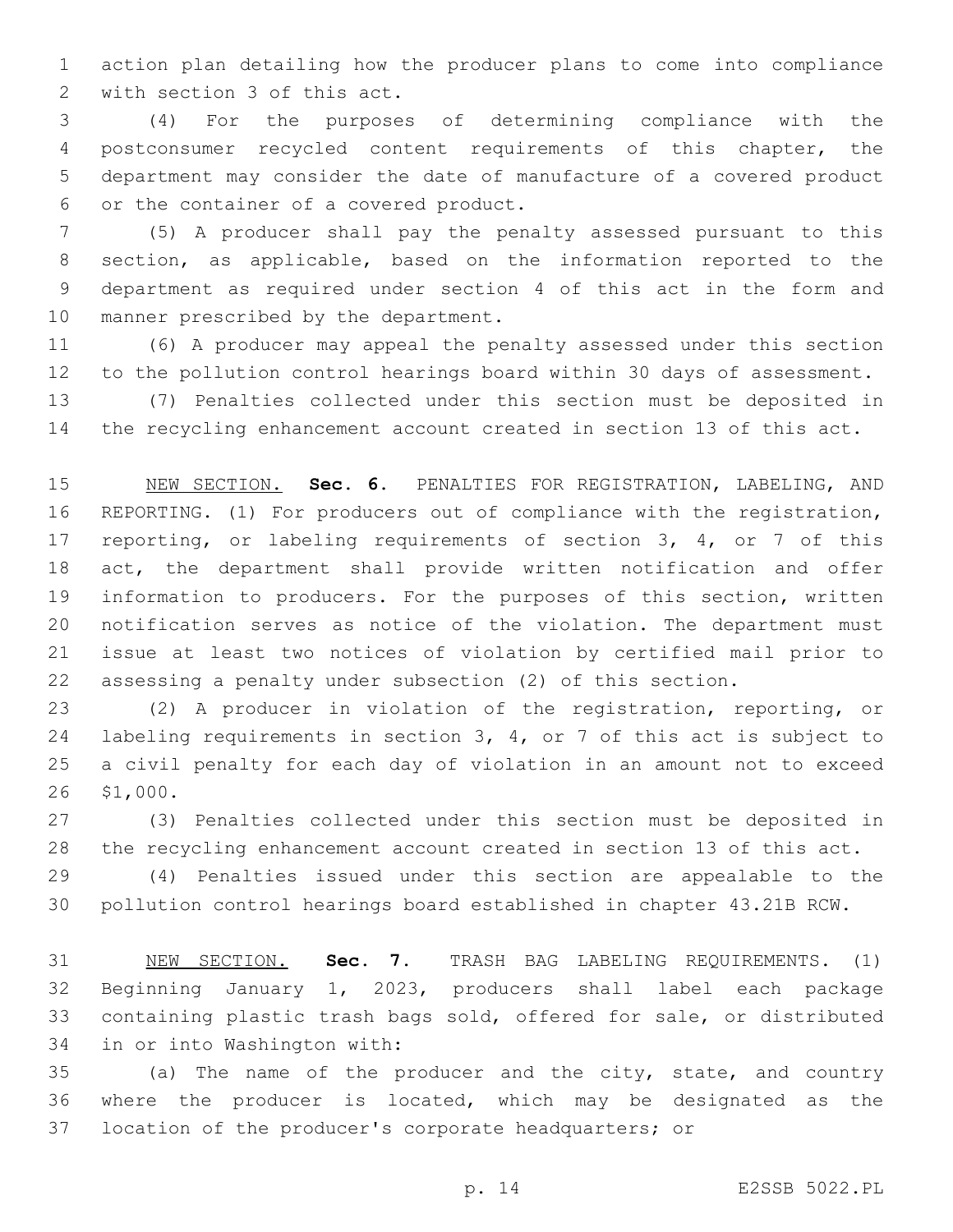(b) A uniform resource locator or quick response code to an internet website that contains the information required pursuant to 3 (a) of this subsection.

 (2)(a) The provisions of subsection (1) of this section do not apply to a plastic bag that is designed and manufactured to hold, store, or transport dangerous waste or biomedical waste.

(b) For the purposes of this subsection:7

 (i) "Biomedical waste" means any waste defined as that term under 9 RCW 70A.228.010; and

 (ii) "Dangerous waste" means any waste defined as dangerous 11 wastes under RCW 70A.300.010.

 NEW SECTION. **Sec. 8.** A new section is added to chapter 39.26 13 RCW to read as follows:

 POSTCONSUMER RECYCLED CONTENT IN PLASTIC TRASH BAGS—PURCHASING PRIORITY. (1) Beginning July 1, 2024, all state agencies may only purchase plastic trash bags manufactured by producers that comply with the minimum recycled content requirements established in section 18 3 of this act.

 (2) By July 1, 2024, the department of ecology shall provide to the department a list of the plastic trash bag producer brands that comply with the minimum recycled content requirements established in section 3 of this act, in order for state agencies to purchase 23 compliant products, updated annually.

 NEW SECTION. **Sec. 9.** (1)(a) By July 1, 2021, the departments of commerce and ecology shall jointly select an impartial, third-party facilitator to convene a stakeholder advisory committee housed within the recycling development center. The advisory committee shall make recommendations to the appropriate committees of the legislature on the development of mandatory postconsumer recycled content requirements for types of plastic packaging not subject to the minimum postconsumer recycled content requirements established in this act, and that are present in the municipal solid waste material stream or are regularly received by facilities that process recyclable materials from residential curbside recycling programs. The recommendations may include rates of mandatory postconsumer recycled content required by material type, target implementation dates, and potential exemptions or alternate compliance pathways for some materials.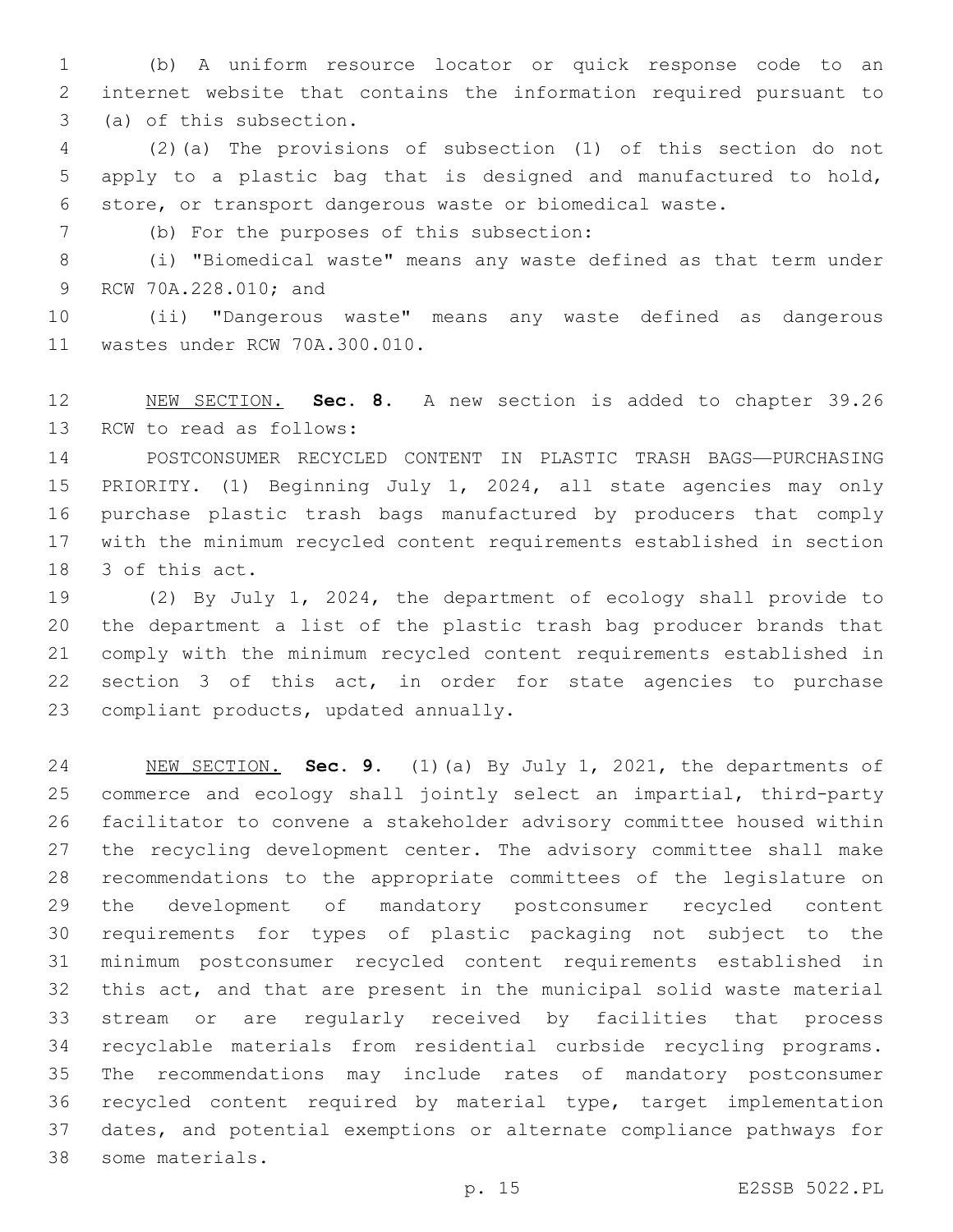1 (b) The facilitator must:

 (i) Work with the recycling development center to subcontract for any relevant information regarding recycled plastic market conditions and barriers to the use of recycled content to provide to the stakeholder advisory committee to aid in the development of recommendations, to the extent practicable;6

 (ii) Provide staff and support to the stakeholder advisory 8 committee meetings; and

 (iii) Draft reports and other materials for review by the 10 stakeholder advisory committee.

 (2) The facilitator identified in subsection (1) of this section 12 must be selected based on the following criteria:

13 (a) Impartiality regarding policy outcomes;

 (b) Professional qualifications, relevant experience, and 15 degrees; and

 (c) The facilitator must be an environmental conflict resolution specialist recognized by a national center for environmental conflict 18 resolution.

 (3) By December 1, 2021, the facilitator shall submit a report to the legislature containing the recommendations of the stakeholder advisory committee after review and approval by the facilitator and committee. The stakeholder advisory committee shall make recommendations using consensus-based decision making. The report must include recommendations where general stakeholder consensus has been achieved and note dissenting opinions where stakeholder 26 consensus has not been achieved.

 (4) The stakeholder advisory committee shall consider information and findings by a variety of authoritative bodies related to recycled content, including mechanical and advanced recycling technologies.

 (5) The facilitator shall select at least one member to the stakeholder advisory committee from each of the following:

32 (a) The department of commerce;

33 (b) The department of ecology;

(c) The utilities and transportation commission;

 (d) Cities, including both small and large cities and cities 36 located in urban and rural counties;

 (e) Counties, including both small and large counties and urban 38 and rural counties;

39 (f) Municipal collectors;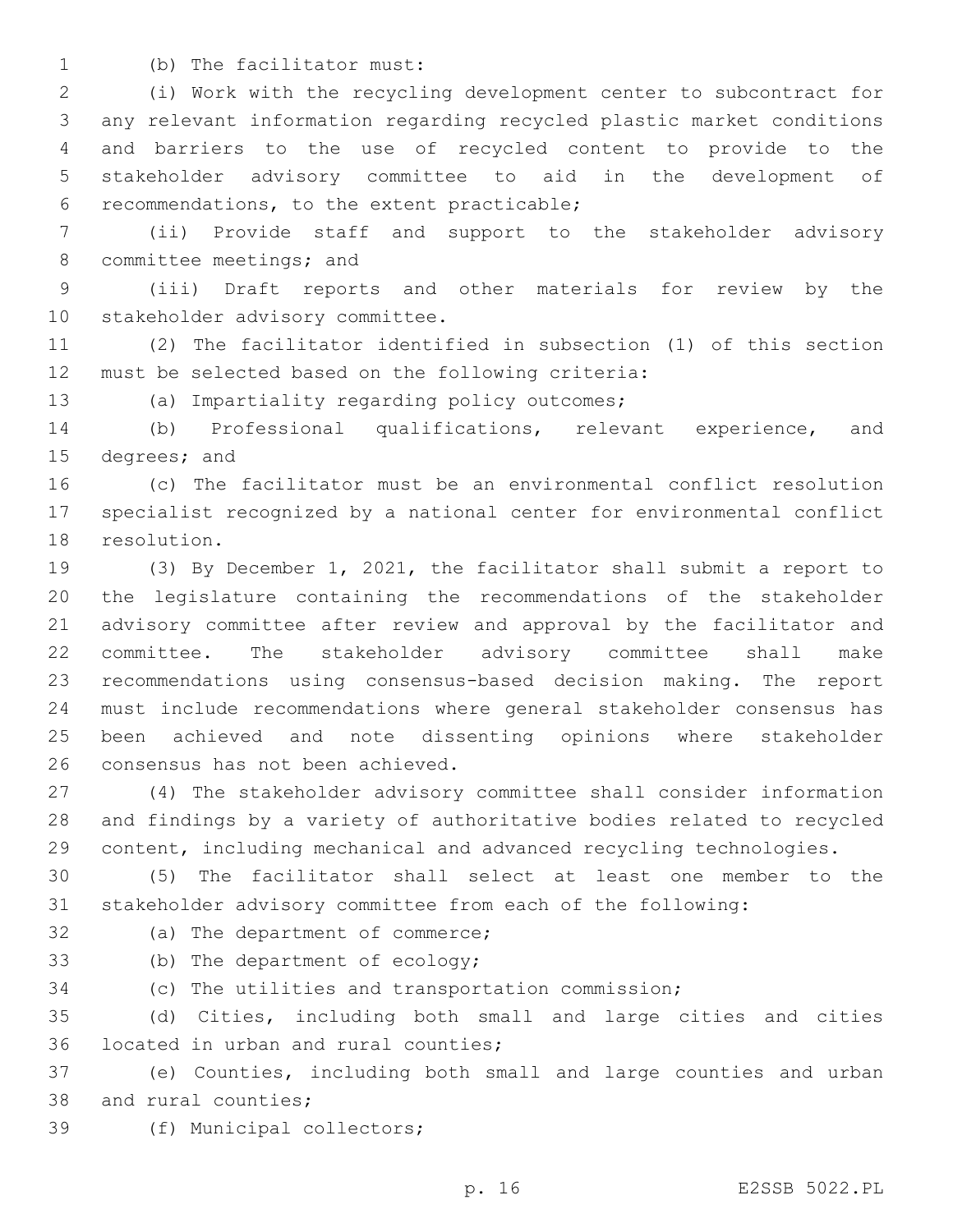1 (g) A representative from the private sector waste and recycling 2 industry that owns or operates a curbside recycling program and a 3 material recovery facility; 4 (h) A solid waste collection company regulated under chapter 5 81.77 RCW that provides curbside recycling services; 6 (i) A material recovery facility operator that processes 7 municipal solid waste from curbside recycling programs; 8 (j) A company that provides curbside recycling service pursuant 9 to a municipal contract under RCW 81.77.020; 10 (k) A trade association that represents the private sector solid 11 waste industry; (l) Recycled plastic feedstock users;12 13 (m) A trade association representing the plastics recycling 14 industry; 15 (n) A recycled content certification organization; 16 (o) An environmental justice organization; 17 (p) An environmental nonprofit organization; 18 (q) An environmental nonprofit organization that specializes in 19 waste and recycling issues; 20 (r) Plastic converters/manufacturers of resins; (s) A manufacturer of plastic packaging;21 22 (t) A statewide general business trade association; 23 (u) Associations that represent consumer brand companies; 24 (v) Representatives of consumer brands; (w) A consumer-oriented organization;25 26 (x) Representatives of the state's most marginalized communities; 27 (y) A retailer or representative of the retail association; 28 (z) A representative of an advanced recycling technology provider 29 that processes plastic material; 30 (aa) An association that represents cities; 31 (bb) An association that represents county solid waste managers; 32 (cc) A representative from a retail grocery association; 33 (dd) A representative from a Washington headquartered online 34 retailer; 35 (ee) A representative from a national consumer electronics 36 association; and 37 (ff) A representative from the personal care products industry. 38 (6) The definitions in section 2 of this act apply throughout 39 this section unless the context clearly requires otherwise. 40 (7) This section expires January 1, 2022.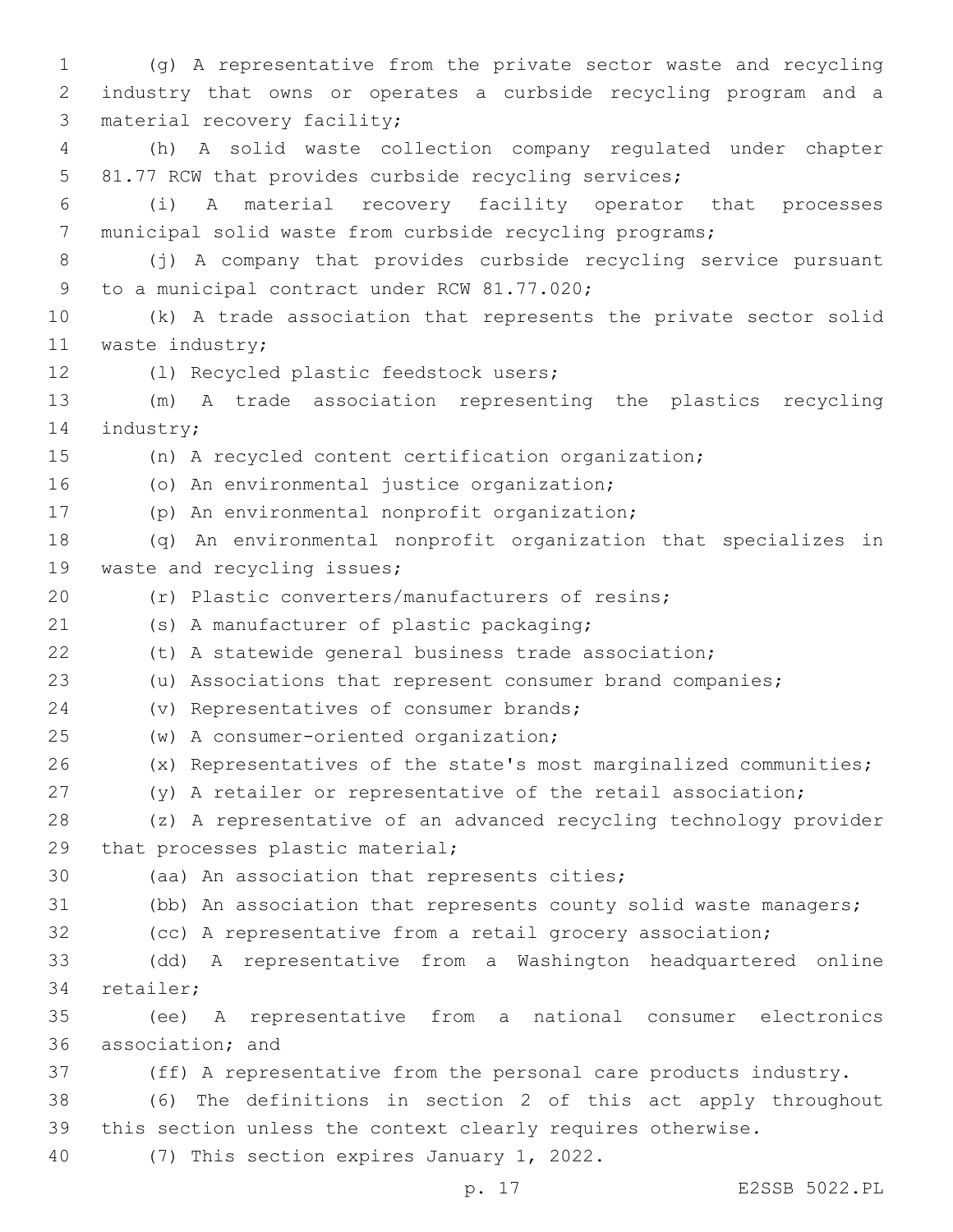NEW SECTION. **Sec. 10.** EXPANDED POLYSTYRENE PROHIBITIONS. (1)(a) Beginning June 1, 2024, the sale and distribution of the following expanded polystyrene products in or into Washington state is prohibited:

 (i) A portable container that is designed or intended to be used for cold storage, except for expanded polystyrene containers used for drugs, medical devices, and biological materials as defined in the federal food, drug, and cosmetic act (21 U.S.C. Sec. 301 et seq.) or shipping perishable commodities from a wholesale or retail 10 establishment; and

 (ii) Food service products that include food containers, plates, clam shell-style containers, and hot and cold beverage cups. For the purposes of this subsection (1)(a)(ii), food service products do not include: Packaging for raw, uncooked, or butchered meat, fish, 15 poultry, or seafood, vegetables, fruit, or egg cartons.

 (b) Beginning June 1, 2023, the sale and distribution of expanded polystyrene void filling packaging products, which means loose fill packaging material, also referred to as packing peanuts, in or into 19 Washington state is prohibited.

 (2)(a) The department must provide technical assistance and guidance to manufacturers of prohibited expanded polystyrene products, upon request. For manufacturers out of compliance with the requirements of this section, the department shall provide written notification and offer information to manufacturers that sell prohibited expanded polystyrene products who are in violation of this section. For the purposes of this section, written notification serves as notice of the violation. The department must issue at least two notices of violation by certified mail prior to assessing a 29 penalty.

 (b) A manufacturer of products in violation of this section is subject to a civil penalty for each violation in an amount not to 32 exceed:

(i) \$250 if it is the manufacturer's first penalty; and

 (ii) \$1,000 if the manufacturer has previously been issued a 35 civil penalty under this section.

 (c) Penalties collected under this section must be deposited in the model toxics control operating account created in RCW 38 70A.305.180.

 (d) Penalties issued under this section are appealable to the pollution control hearings board established in chapter 43.21B RCW.

p. 18 E2SSB 5022.PL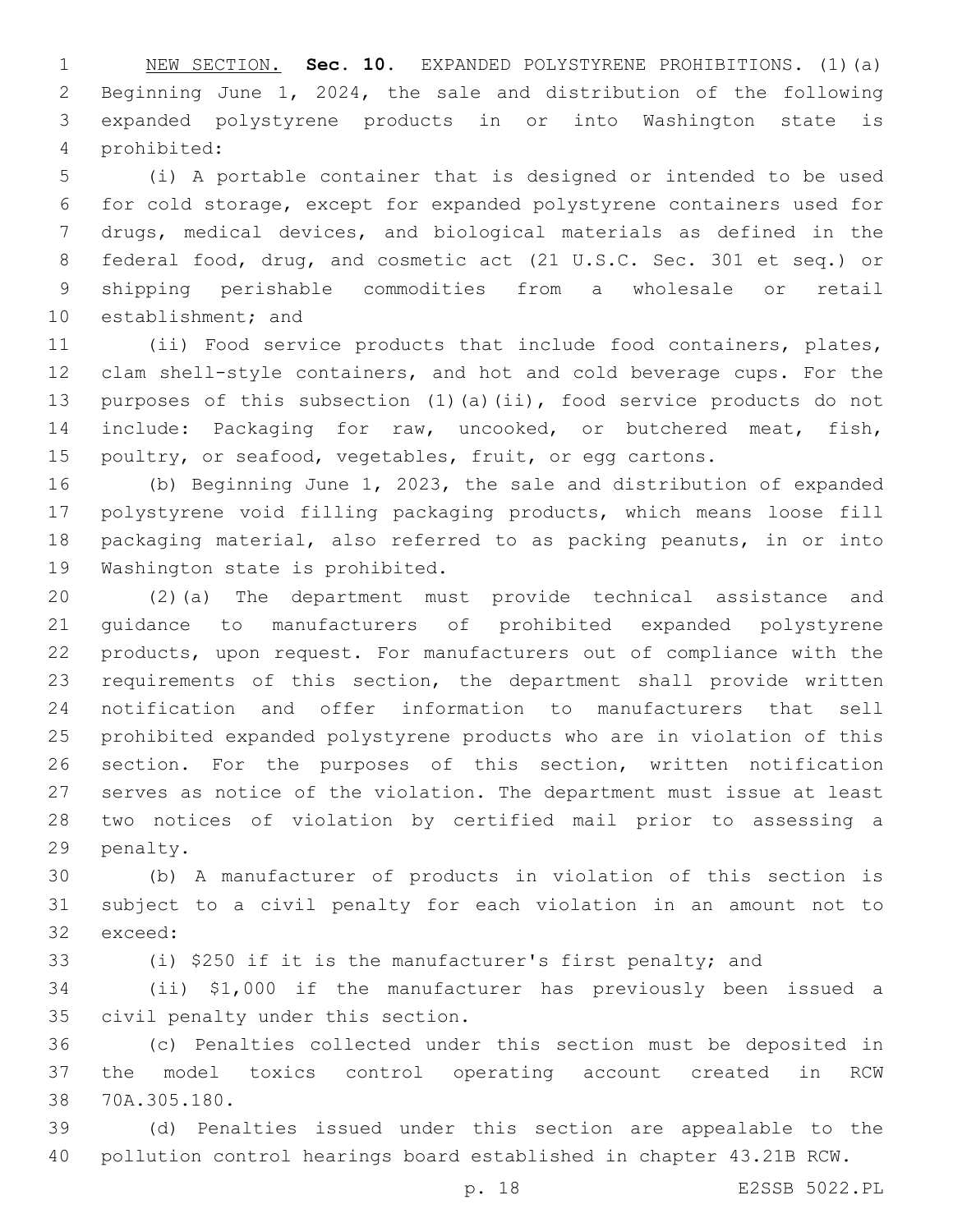(3) A city, town, county, or municipal corporation may not implement a local ordinance restricting products prohibited under subsection (1) of this section unless the ordinance was filed by April 1, 2021, and enacted by June 1, 2021. An ordinance restricting products prohibited under subsection (1) of this section that was not enacted as of June 1, 2021, is preempted by this section.

 (4) For the purposes of this section, "manufacturer" includes any person, firm, association, partnership, corporation, governmental 9 entity, organization, or joint venture that:

 (a) Produces the products subject to restrictions in subsection 11 (1) of this section; or

 (b) Is an importer or domestic distributor of a product subject to restrictions in subsection (1) of this section sold or offered for 14 sale in or into the state.

 NEW SECTION. **Sec. 11.** OPTIONAL SERVICEWARE. (1) Beginning January 1, 2022:

 (a) Except as provided in (b) of this subsection, a food service business may provide the following single use food service products only after affirming that the customer wants the item or items:

(i) Utensils;20

(ii) Straws;21

22 (iii) Condiment packaging; and

23 (iv) Beverage cup lids.

 (b) A food service business may provide beverage cup lids without 25 customer affirmation for:

(i) Hot beverages;26

 (ii) Beverages provided through delivery service or curbside 28 pickup; and

 (iii) Beverages served to customers via a drive through or at large, permanent, venues that are designed for professional sport or music events and that have a fixed-seat capacity of at least 2,500 customers and are enclosed or are surrounded by a perimeter fence.

 (c) The requirements of this section do not apply to food service products provided to a patient, resident, or customer in:

 (i) A health care facility or a health care provider as defined 36 in RCW 70.02.010;

 (ii) Long-term care facilities identified in RCW 18.51.010, 18.20.020, 70.128.010, 70.97.010, or 18.390.010;38

p. 19 E2SSB 5022.PL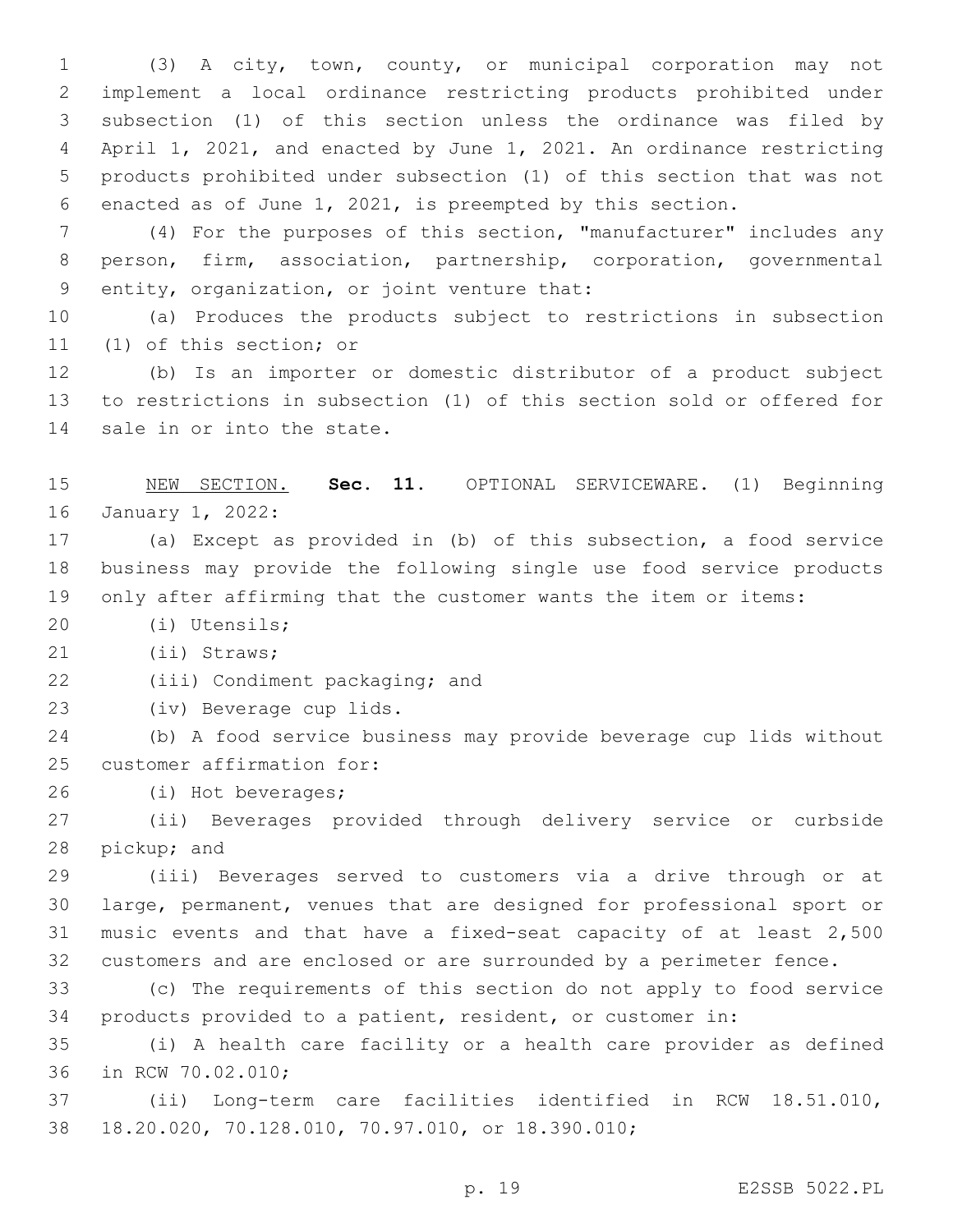(iii) Senior nutrition programs authorized under 45 C.F.R. Sec. 1321, and home delivered meals offered under chapters 74.39 and 3 74.39A RCW;

 (iv) Services to individuals with developmental disabilities 5 under Title 71A RCW and chapter 74.39A RCW; and

(v) State hospitals as defined in RCW 72.23.010.

 (d) The requirements of this subsection (1) apply to the activities of the department of corrections and the department of children, youth, and families only to the extent operationally 10 feasible and practicable.

 (2)(a) Nothing in this section prohibits a food service business from making utensils, straws, condiments, and beverage cup lids available to customers using cylinders, bins, dispensers, containers, 14 or other means of allowing for single-use utensils, straws, condiments, and beverage cup lids to be obtained at the affirmative 16 volition of the customer.

 (b) Utensils provided by a food service business for use by customers may not be bundled or packaged in plastic in such a way that a customer is unable to take only the type of single-use utensil or utensils desired without also taking a different type or types of 21 utensil.

 (3)(a) The department may issue a civil penalty of no less than \$150 per day and no more than \$2,000 per day to the owner or operator of a food service business for each day single-use food service products are provided in violation of this section.

 (b) The department must issue at least two notices of violation 27 by certified mail prior to assessing a penalty.

 (c) Penalties collected under this section must be deposited in the model toxics control operating account created in RCW 30 70A.305.180.

 (d) A food service business may appeal penalties assessed under this subsection to the pollution control hearings board within 30 33 days of assessment.

 (4) All food service businesses are encouraged, but not required, to take actions in addition to the requirements of this section that support a goal of reducing the use of and waste generated by singleuse food service products.37

 (5) Beginning July 1, 2021, a city, town, county, or municipal corporation may not enact an ordinance to reduce pollution from single-use food service products by requiring affirmation that a

p. 20 E2SSB 5022.PL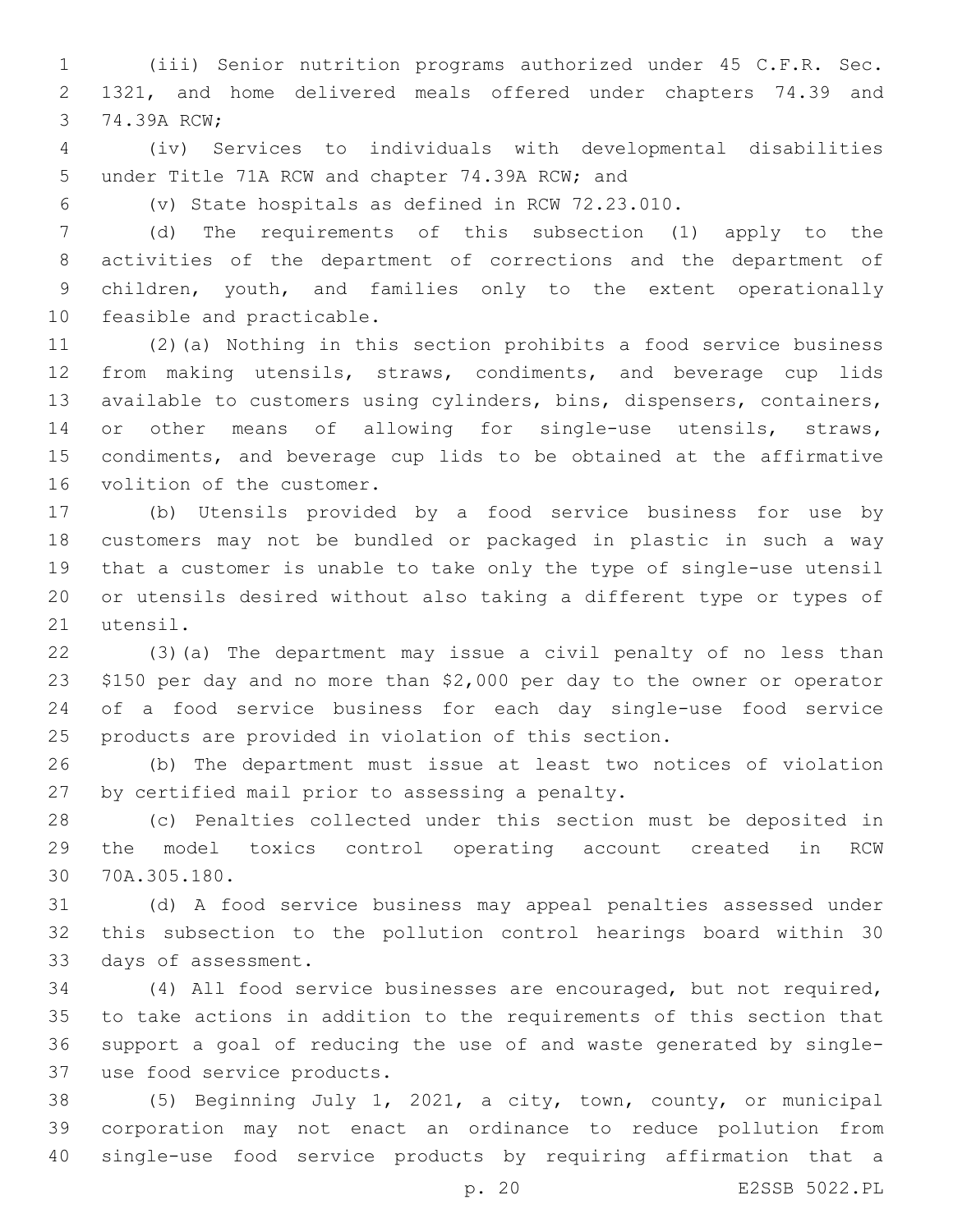customer wants single-use food service products from the customer of the food service business or other retail establishment.

 NEW SECTION. **Sec. 12.** DEPARTMENT DUTIES. (1) The department may conduct audits and investigations for the purpose of ensuring compliance with sections 3 and 5 of this act based on the information reported under section 4 of this act.

 (2) The department shall annually publish a list of registered producers of covered products and associated brand names, their compliance status, and other information the department deems 10 appropriate on the department's website.

 (3) To assist regulated parties with the requirements specified under sections 10 and 11 of this act, the department:

 (a) Must prepare and post on its website information regarding the prohibitions on the sale and distribution of expanded polystyrene products as specified under section 10 of this act and restrictions on the provision of optional serviceware under section 11 of this 17 act;

 (b) For education and outreach to help implement sections 10 and 11 of this act, may develop culturally appropriate and translated educational materials and resources for the state's diverse ethnic populations from existing materials used by local jurisdictions and 22 other states.

 (4) The department may adopt rules as necessary to administer, 24 implement, and enforce this chapter.

 NEW SECTION. **Sec. 13.** RECYCLING ENHANCEMENT ACCOUNT. The recycling enhancement account is created in the custody of the state treasurer. All penalties collected by the department pursuant to sections 5 and 6 of this act must be deposited in the account. Only the director of the department or the director's designee may authorize expenditures from the account. The account is subject to the allotment procedures under chapter 43.88 RCW, but an appropriation is not required for expenditures. Expenditures from the account may be used by the department only for providing grants to local governments for the purpose of supporting local solid waste and financial assistance programs.

 NEW SECTION. **Sec. 14.** RECYCLED CONTENT ACCOUNT. The recycled content account is created in the custody of the state treasurer. All

p. 21 E2SSB 5022.PL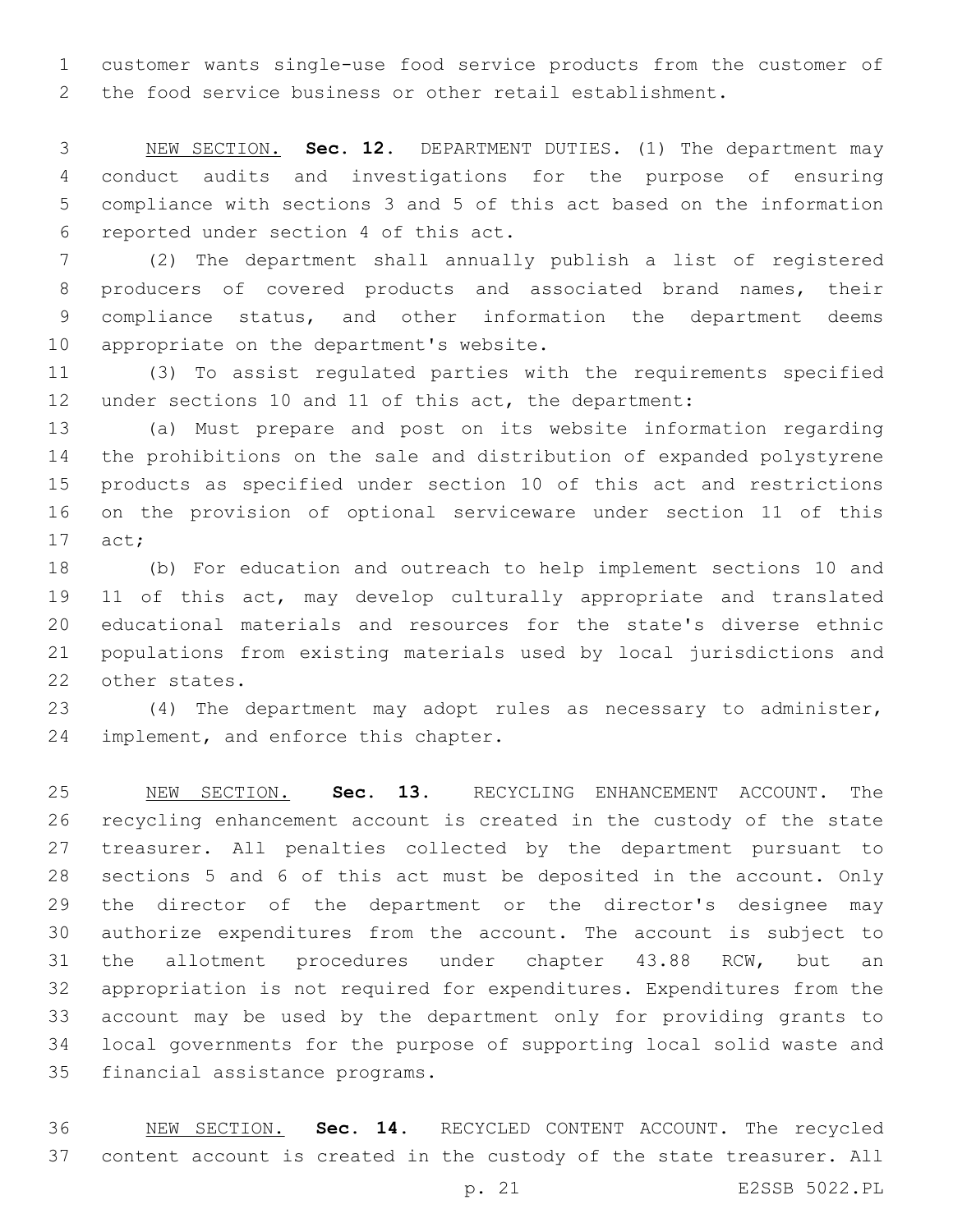receipts received by the department under section 3 of this act must be deposited in the account. Only the director of the department or the director's designee may authorize expenditures from the account. The account is subject to the allotment procedures under chapter 43.88 RCW, but an appropriation is not required for expenditures. Expenditures from the account may be used by the department only for implementing, administering, and enforcing the requirements of 8 sections 3 through 7 and  $12(1)$ ,  $(2)$ , and  $(4)$  of this act.

 NEW SECTION. **Sec. 15.** MARKET STUDY. (1) Subject to the availability of amounts appropriated for this specific purpose prior to January 1, 2028, the department shall contract with a research university or an independent third-party consultant to study the plastic resin markets for all of the following:

 (a) Analyzing market conditions and opportunities in the state's recycling industry for meeting the minimum postconsumer recycled content requirements for covered products pursuant to sections 3 and 17 4 of this act; and

 (b) Determining the data needs and tracking opportunities to increase the transparency and support of a more effective, fact-based 20 public understanding of the recycling industry.

 (2) If funding is provided pursuant to subsection (1) of this 22 section and the department undertakes the study, the study must be 23 completed by May 1, 2029.

24 (3) This section expires July 1, 2029.

 **Sec. 16.** RCW 43.21B.110 and 2020 c 138 s 11 and 2020 c 20 s 1035 are each reenacted and amended to read as follows:

 (1) The hearings board shall only have jurisdiction to hear and decide appeals from the following decisions of the department, the director, local conservation districts, the air pollution control boards or authorities as established pursuant to chapter 70A.15 RCW, local health departments, the department of natural resources, the department of fish and wildlife, the parks and recreation commission, and authorized public entities described in chapter 79.100 RCW:

 (a) Civil penalties imposed pursuant to RCW 18.104.155, 70A.15.3160, 70A.300.090, 70A.20.050, 70A.530.040, 70A.350.070, 70A.515.060, sections 5, 6, 10, and 11 of this act, 76.09.170, 77.55.440, 78.44.250, 88.46.090, 90.03.600, 90.46.270, 90.48.144, 38 90.56.310, 90.56.330, and 90.64.102.

p. 22 E2SSB 5022.PL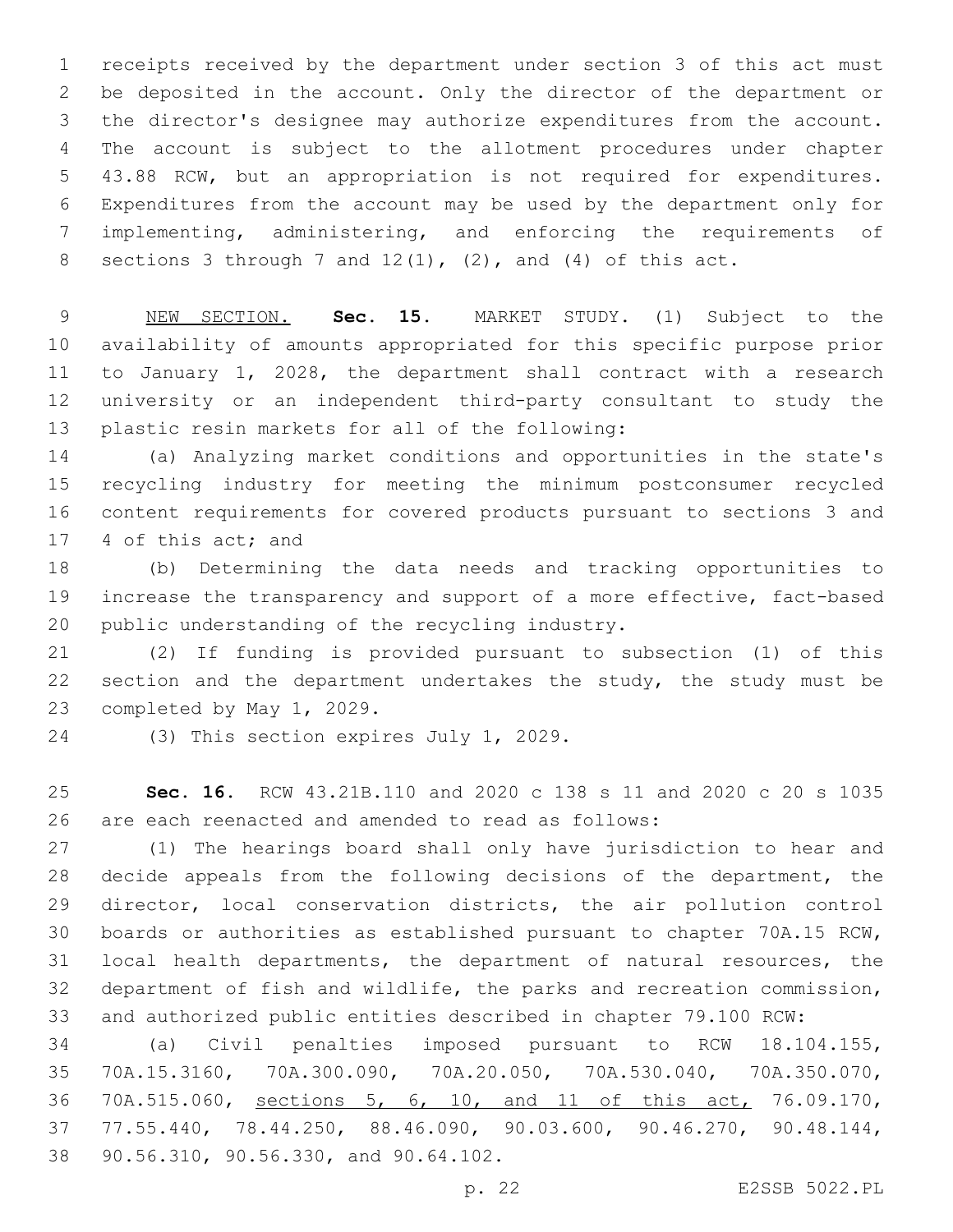(b) Orders issued pursuant to RCW 18.104.043, 18.104.060, 43.27A.190, 70A.15.2520, 70A.15.3010, 70A.300.120, 70A.350.070, section 3 of this act, 86.16.020, 88.46.070, 90.14.130, 90.46.250, 90.48.120, and 90.56.330.4

 (c) Except as provided in RCW 90.03.210(2), the issuance, modification, or termination of any permit, certificate, or license by the department or any air authority in the exercise of its jurisdiction, including the issuance or termination of a waste disposal permit, the denial of an application for a waste disposal permit, the modification of the conditions or the terms of a waste disposal permit, or a decision to approve or deny an application for a solid waste permit exemption under RCW 70A.205.260.

 (d) Decisions of local health departments regarding the grant or denial of solid waste permits pursuant to chapter 70A.205 RCW.

 (e) Decisions of local health departments regarding the issuance and enforcement of permits to use or dispose of biosolids under RCW 17 70A.226.090.

 (f) Decisions of the department regarding waste-derived fertilizer or micronutrient fertilizer under RCW 15.54.820, and decisions of the department regarding waste-derived soil amendments 21 under RCW 70A.205.145.

 (g) Decisions of local conservation districts related to the denial of approval or denial of certification of a dairy nutrient management plan; conditions contained in a plan; application of any 25 dairy nutrient management practices, standards, methods, and technologies to a particular dairy farm; and failure to adhere to the plan review and approval timelines in RCW 90.64.026.

 (h) Any other decision by the department or an air authority which pursuant to law must be decided as an adjudicative proceeding 30 under chapter 34.05 RCW.

 (i) Decisions of the department of natural resources, the department of fish and wildlife, and the department that are reviewable under chapter 76.09 RCW, and the department of natural resources' appeals of county, city, or town objections under RCW 76.09.050(7).35

 (j) Forest health hazard orders issued by the commissioner of 37 public lands under RCW 76.06.180.

 (k) Decisions of the department of fish and wildlife to issue, deny, condition, or modify a hydraulic project approval permit under chapter 77.55 RCW, to issue a stop work order, to issue a notice to

p. 23 E2SSB 5022.PL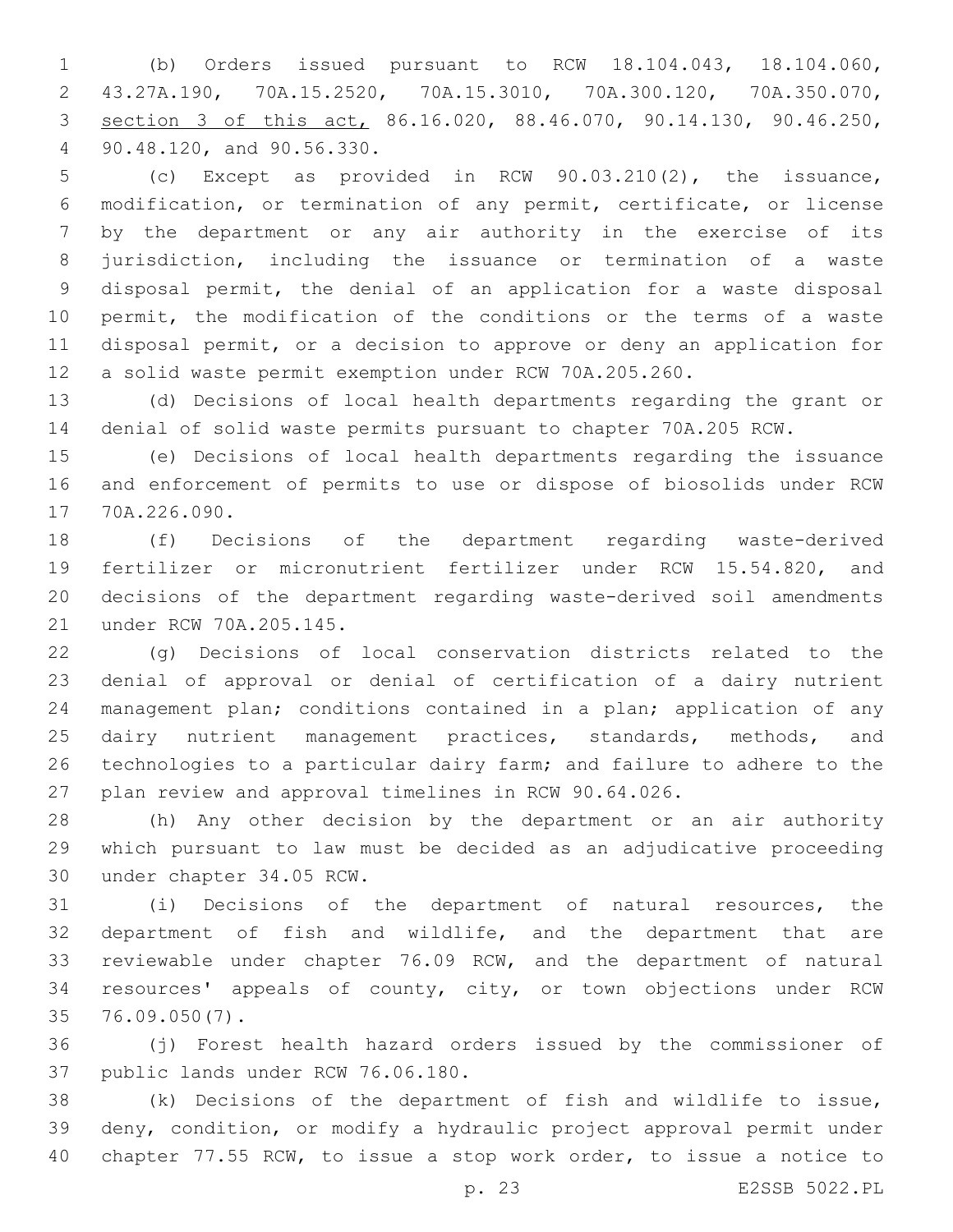comply, to issue a civil penalty, or to issue a notice of intent to 2 disapprove applications.

 (l) Decisions of the department of natural resources that are reviewable under RCW 78.44.270.4

 (m) Decisions of an authorized public entity under RCW 79.100.010 to take temporary possession or custody of a vessel or to contest the amount of reimbursement owed that are reviewable by the hearings 8 board under RCW 79.100.120.

 (n) Decisions of the department of ecology that are appealable under section 3 of this act to set recycled minimum postconsumer content for covered products or to temporarily exclude types of covered products in plastic containers from minimum postconsumer recycled content requirements.

 (2) The following hearings shall not be conducted by the hearings 15 board:

 (a) Hearings required by law to be conducted by the shorelines 17 hearings board pursuant to chapter 90.58 RCW.

 (b) Hearings conducted by the department pursuant to RCW 70A.15.3010, 70A.15.3070, 70A.15.3080, 70A.15.3090, 70A.15.3100, 20 70A.15.3110, and 90.44.180.

 (c) Appeals of decisions by the department under RCW 90.03.110 22 and 90.44.220.

 (d) Hearings conducted by the department to adopt, modify, or 24 repeal rules.

 (3) Review of rules and regulations adopted by the hearings board shall be subject to review in accordance with the provisions of the 27 administrative procedure act, chapter 34.05 RCW.

 **Sec. 17.** RCW 43.21B.300 and 2020 c 20 s 1038 are each amended to 29 read as follows:

 (1) Any civil penalty provided in RCW 18.104.155, 70A.15.3160, 70A.205.280, 70A.300.090, 70A.20.050, sections 5, 6, 10, and 11 of this act, 88.46.090, 90.03.600, 90.46.270, 90.48.144, 90.56.310, 90.56.330, and 90.64.102 and chapter 70A.355 RCW shall be imposed by a notice in writing, either by certified mail with return receipt requested or by personal service, to the person incurring the penalty from the department or the local air authority, describing the violation with reasonable particularity. For penalties issued by local air authorities, within thirty days after the notice is received, the person incurring the penalty may apply in writing to

p. 24 E2SSB 5022.PL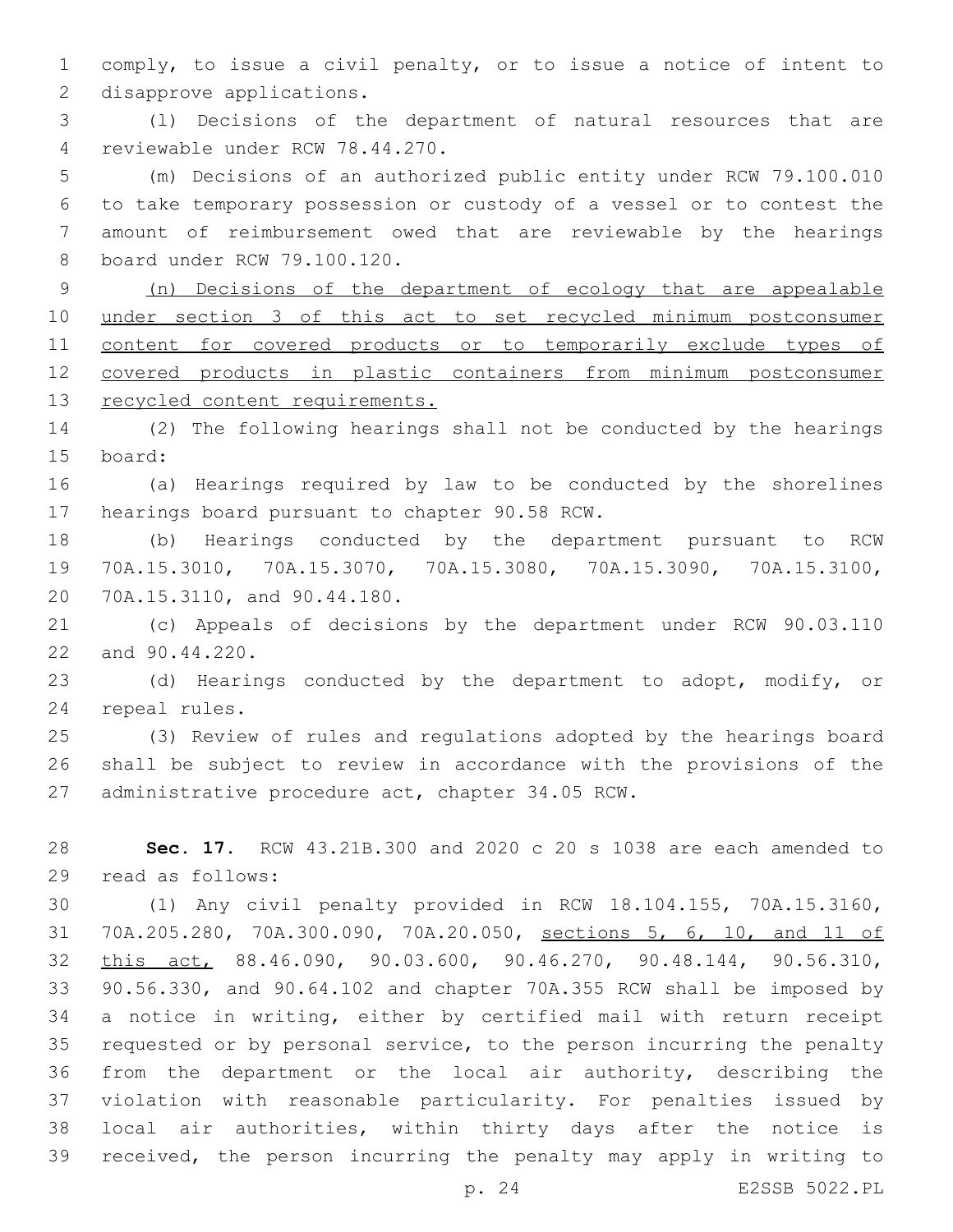the authority for the remission or mitigation of the penalty. Upon receipt of the application, the authority may remit or mitigate the penalty upon whatever terms the authority in its discretion deems proper. The authority may ascertain the facts regarding all such applications in such reasonable manner and under such rules as it may deem proper and shall remit or mitigate the penalty only upon a demonstration of extraordinary circumstances such as the presence of information or factors not considered in setting the original 9 penalty.

 (2) Any penalty imposed under this section may be appealed to the pollution control hearings board in accordance with this chapter if the appeal is filed with the hearings board and served on the department or authority thirty days after the date of receipt by the person penalized of the notice imposing the penalty or thirty days after the date of receipt of the notice of disposition by a local air authority of the application for relief from penalty.

(3) A penalty shall become due and payable on the later of:

18 (a) Thirty days after receipt of the notice imposing the penalty; (b) Thirty days after receipt of the notice of disposition by a local air authority on application for relief from penalty, if such 21 an application is made; or

 (c) Thirty days after receipt of the notice of decision of the 23 hearings board if the penalty is appealed.

 (4) If the amount of any penalty is not paid to the department 25 within thirty days after it becomes due and payable, the attorney general, upon request of the department, shall bring an action in the name of the state of Washington in the superior court of Thurston county, or of any county in which the violator does business, to recover the penalty. If the amount of the penalty is not paid to the authority within thirty days after it becomes due and payable, the authority may bring an action to recover the penalty in the superior court of the county of the authority's main office or of any county in which the violator does business. In these actions, the procedures and rules of evidence shall be the same as in an ordinary civil 35 action.

 (5) All penalties recovered shall be paid into the state treasury and credited to the general fund except those penalties imposed pursuant to RCW 18.104.155, which shall be credited to the reclamation account as provided in RCW 18.104.155(7), RCW 70A.15.3160, the disposition of which shall be governed by that

p. 25 E2SSB 5022.PL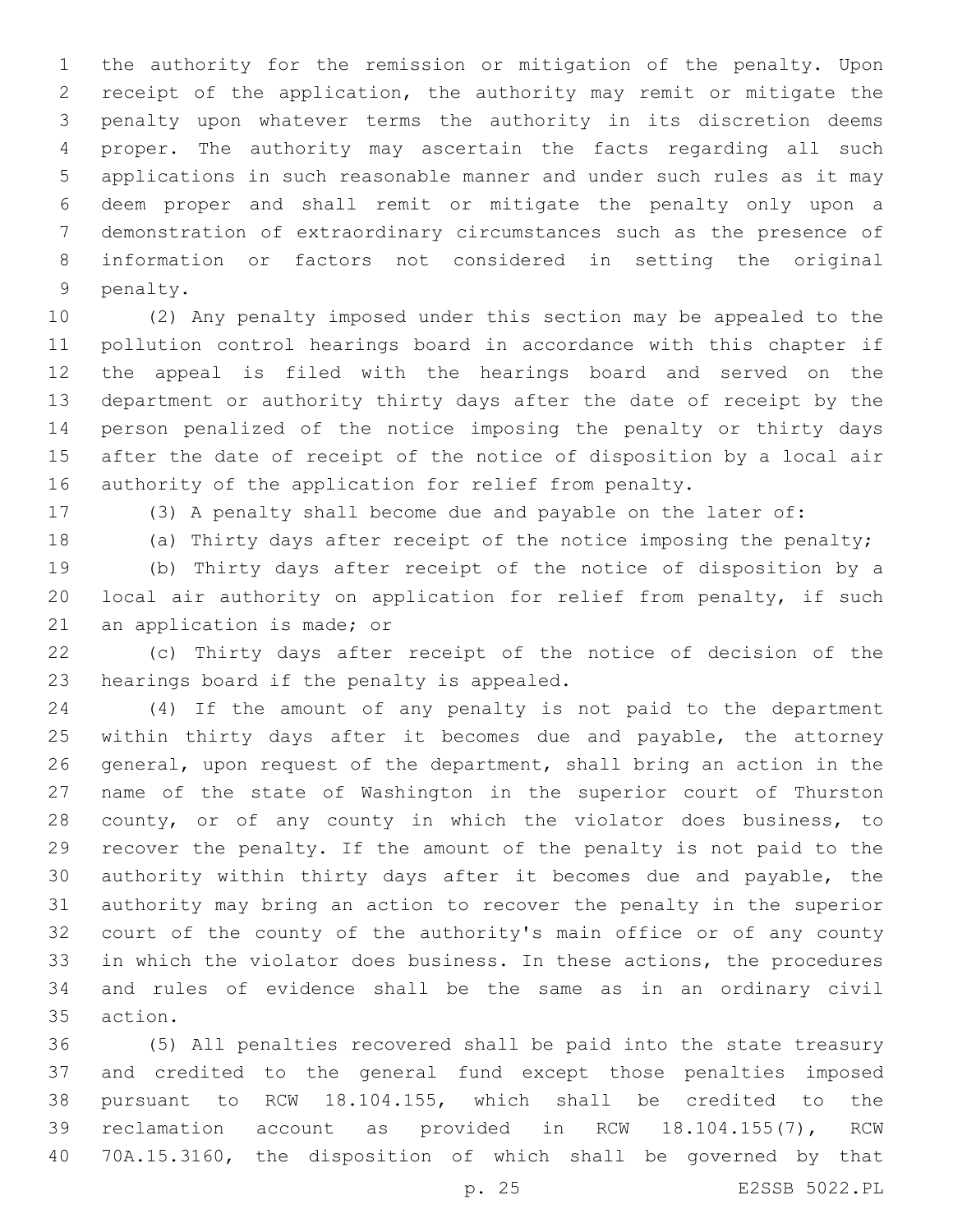provision, sections 5 and 6 of this act, which shall be credited to 2 the recycling enhancement account created in section 13 of this act, RCW 70A.300.090, which shall be credited to the model toxics control operating account created in RCW 70A.305.180, RCW 90.56.330, which shall be credited to the coastal protection fund created by RCW 90.48.390, and RCW 70A.355.070, which shall be credited to the underground storage tank account created by RCW 70A.355.090.

8 **Sec. 18.** RCW 70A.220.020 and 2020 c 20 s 1228 are each amended 9 to read as follows:

10 (((41) The provisions of this section and any rules adopted under 11 this section shall be interpreted to conform with nationwide plastics 12 industry standards.

13  $(2)$ )) Except as provided in RCW 70A.220.030(2), after January 1, 14 1992, no person may distribute, sell, or offer for sale in this state 15 a plastic bottle or rigid plastic container unless the container is 16 labeled with a code identifying the appropriate resin type used to 17 produce the structure of the container. ((The code shall consist of a 18 number placed within three triangulated arrows and letters placed 19 below the triangle of arrows. The triangulated arrows shall be 20 equilateral, formed by three arrows with the apex of each point of 21 the triangle at the midpoint of each arrow, rounded with a short 22 radius. The pointer (arrowhead) of each arrow shall be at the 23 midpoint of each side of the triangle with a short gap separating the 24 pointer from the base of the adjacent arrow. The triangle, formed by 25 the three arrows curved at their midpoints shall depict a clockwise 26 path around the code number.)) The numbers and letters used shall be as follows:27

- (a) 1.= PETE (polyethylene terephthalate)28 (b) 2.= HDPE (high density polyethylene)29 30 (c) 3.= V (vinyl) or PVC (polyvinyl chloride) (d) 4.= LDPE (low density polyethylene) 32 (e) 5.= PP (polypropylene)
- 33 (f) 6.= PS (polystyrene)
- $34$  (g)  $7.5$  OTHER

35 NEW SECTION. **Sec. 19.** Sections 2 through 7 and 9 through 15 of 36 this act constitute a new chapter in Title 70A RCW.